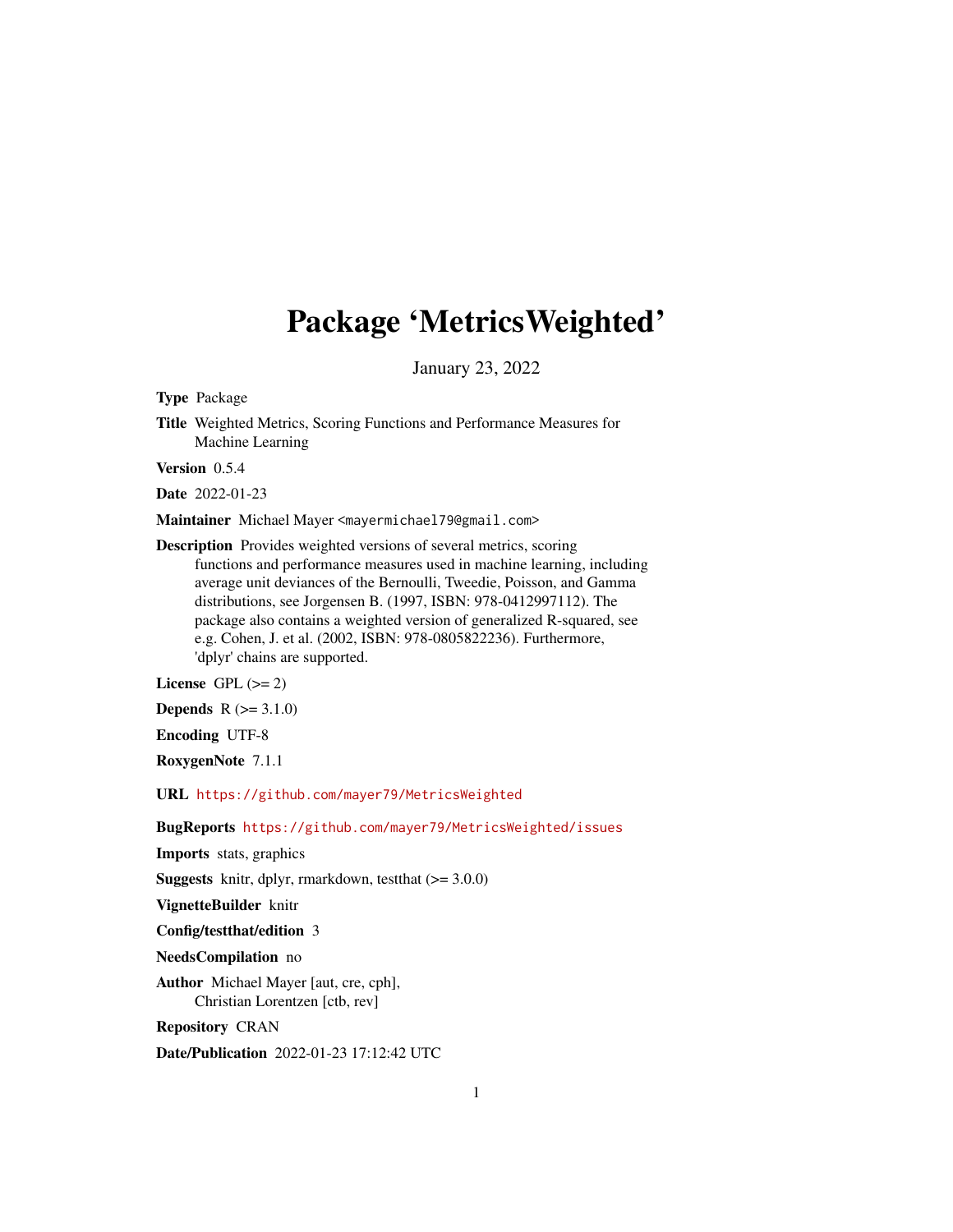# <span id="page-1-0"></span>R topics documented:

```
accuracy Accuracy
```
# Description

Calculates weighted accuracy, i.e. the weighted proportion of elements in predicted that are equal to those in actual. The higher, the better.

# Usage

accuracy(actual, predicted, w = NULL, ...)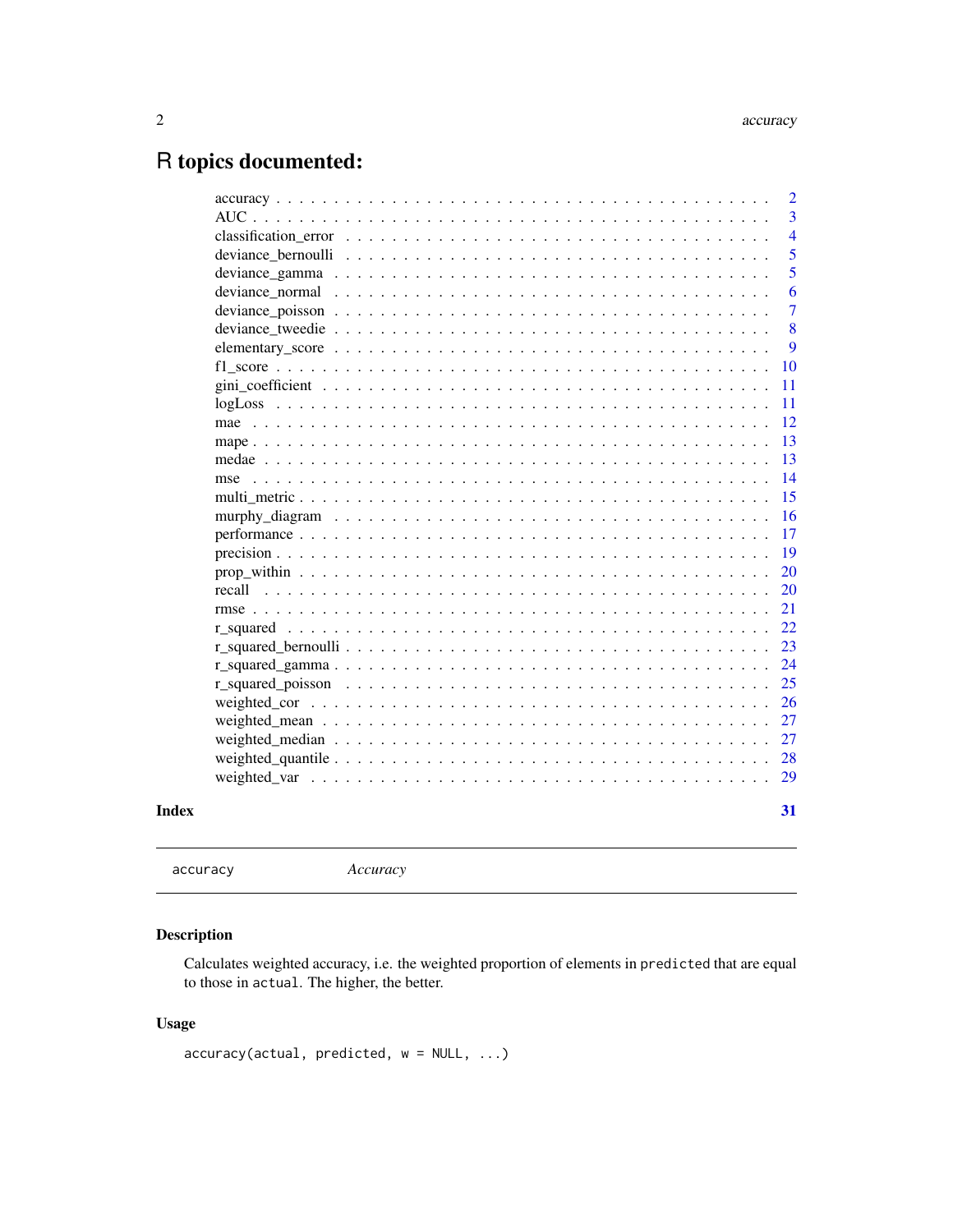#### <span id="page-2-0"></span> $AUC$  3

# Arguments

| actual    | Observed values.                           |
|-----------|--------------------------------------------|
| predicted | Predicted values.                          |
| W         | Optional case weights.                     |
|           | Further arguments passed to weighted_mean. |

# Value

A numeric vector of length one.

# See Also

#### [classification\\_error](#page-3-1).

# Examples

accuracy(c(0, 0, 1, 1), c(0, 0, 1, 1))  $accuracy(c(1, 0, 0, 1), c(0, 0, 1, 1), w = 1:4)$ 

<span id="page-2-1"></span>AUC *Area under the ROC*

# Description

Function modified from glmnet package (modified to ensure deterministic results). Calculates weighted AUC, i.e. the area under the receiver operating curve. The larger, the better.

# Usage

AUC(actual, predicted, w = NULL, ...)

#### Arguments

| actual                  | Observed values $(0 \text{ or } 1)$ .                           |
|-------------------------|-----------------------------------------------------------------|
| predicted               | Predicted values of any value (not necessarly between 0 and 1). |
| W                       | Optional case weights.                                          |
| $\cdot$ $\cdot$ $\cdot$ | Further arguments passed by other methods.                      |

# Details

The unweighted version can be different from the weighted one with unit weights due to ties in predicted.

# Value

A numeric vector of length one.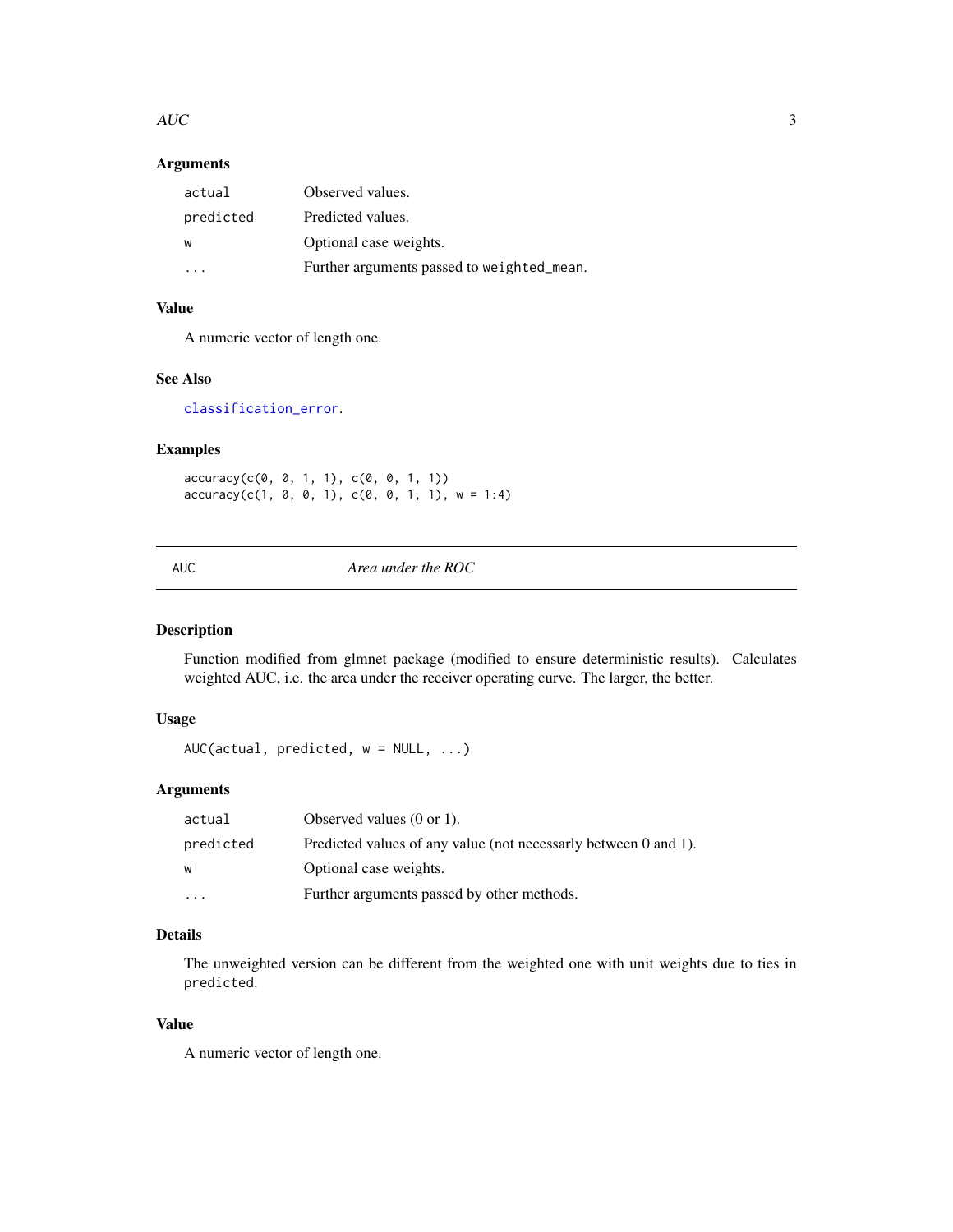# See Also

[gini\\_coefficient](#page-10-1).

# Examples

```
AUC(c(0, 0, 1, 1), c(0.1, 0.1, 0.9, 0.8))
AUC(c(1, 0, 0, 1), c(0.1, 0.1, 0.9, 0.8))
# different from last due to ties 'in predicted':
AUC(c(1, 0, 0, 1), c(0.1, 0.1, 0.9, 0.8), w = rep(1, 4))
```
<span id="page-3-1"></span>classification\_error *Classification Error*

# Description

Calculates weighted classification error, i.e. the weighted proportion of elements in predicted that are unequal to those in observed. Equals 1 - accuracy, thus lower values are better.

#### Usage

```
classification_error(actual, predicted, w = NULL, ...)
```
# Arguments

| actual    | Observed values.                      |
|-----------|---------------------------------------|
| predicted | Predicted values.                     |
| W         | Optional case weights.                |
|           | Further arguments passed to accuracy. |

#### Value

A numeric vector of length one.

#### See Also

[accuracy](#page-1-1).

# Examples

```
classification_error(c(1, 0, 0, 1), c(0, 0, 1, 1))
classification_error(c(1, 0, 0, 1), c(0, 0, 1, 1), w = 1:4)
```
<span id="page-3-0"></span>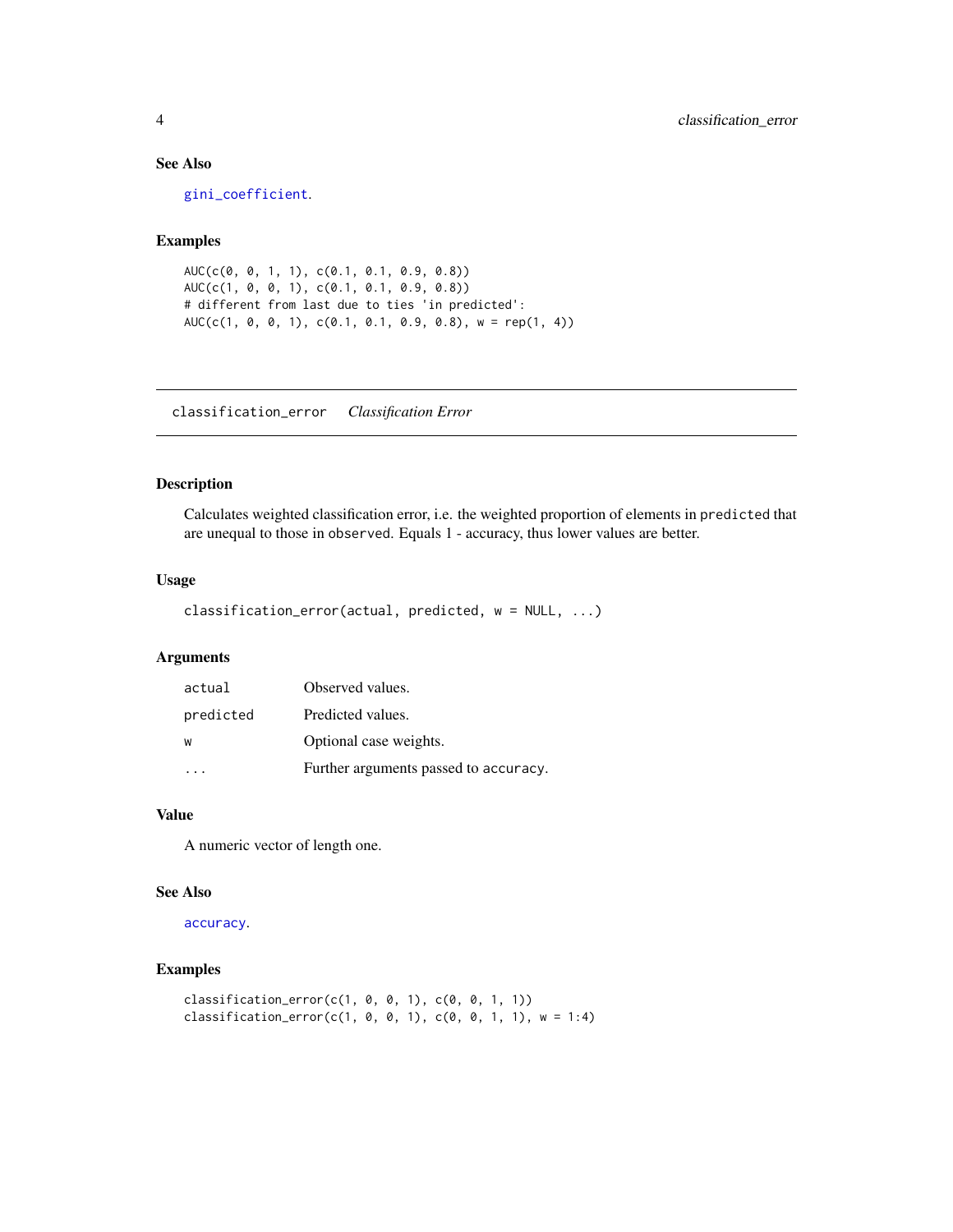#### <span id="page-4-2"></span><span id="page-4-0"></span>Description

Calculates weighted average of unit Bernoulli deviance. Defined as twice logLoss. The smaller the deviance, the better.

#### Usage

```
deviance_bernoulli(actual, predicted, w = NULL, ...)
```
# Arguments

| actual    | Observed values $(0 \text{ or } 1)$ .      |
|-----------|--------------------------------------------|
| predicted | Predicted values strictly between 0 and 1. |
| W         | Optional case weights.                     |
|           | Further arguments passed to logLoss.       |

#### Value

A numeric vector of length one.

# See Also

[logLoss](#page-10-2).

# Examples

```
deviance_bernoulli(c(0, 0, 1, 1), c(0.1, 0.1, 0.9, 0.8))
deviance_bernoulli(c(0, 0, 1, 1), c(0.1, 0.1, 0.9, 0.8), w = 1:4)
```
<span id="page-4-1"></span>deviance\_gamma *Gamma Deviance*

# Description

Weighted average of (unscaled) unit Gamma deviance, see e.g. the reference below. Special case of Tweedie deviance with Tweedie parameter 2. The smaller the deviance, the better.

#### Usage

```
deviance_gamma(actual, predicted, w = NULL, ...)
```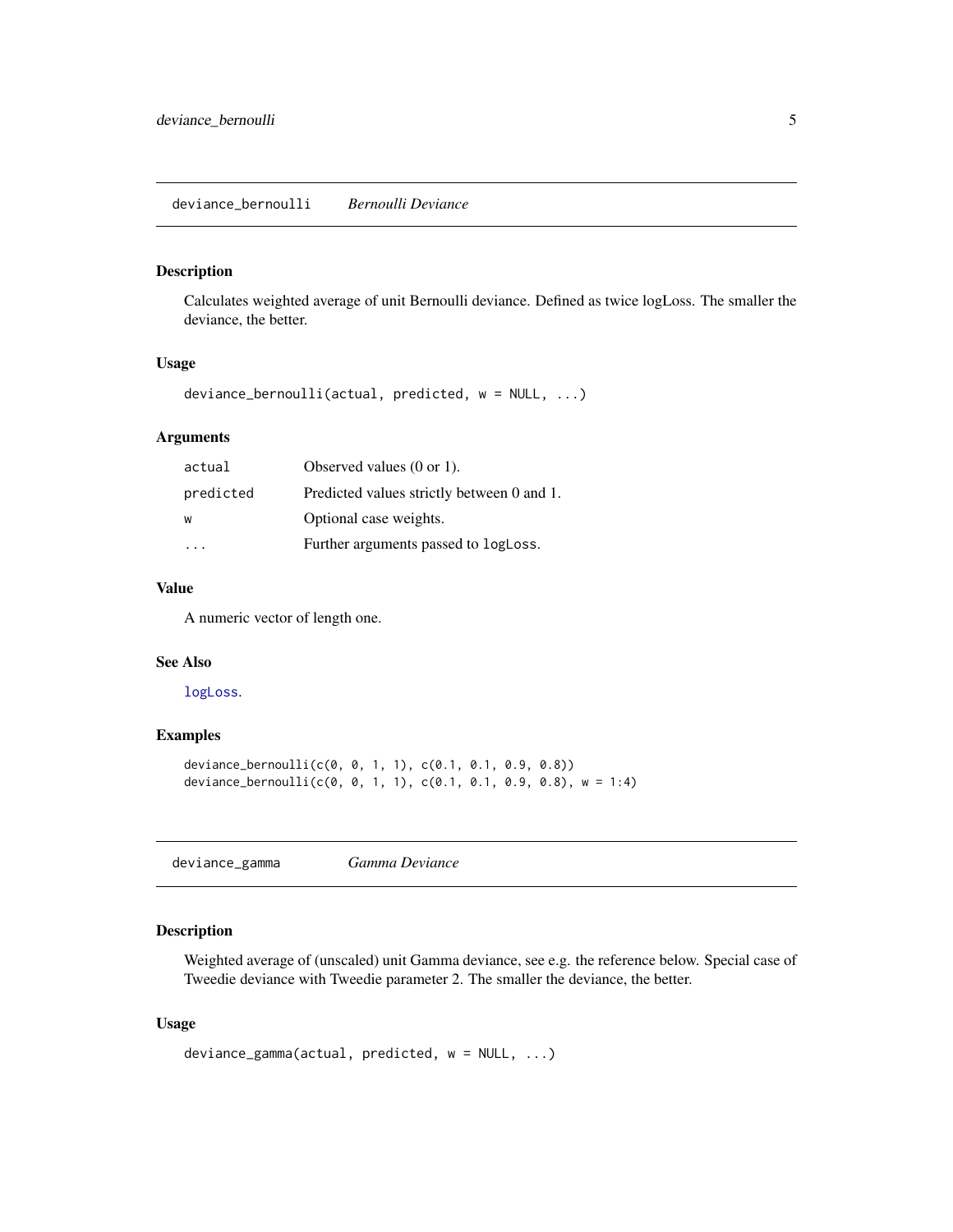# <span id="page-5-0"></span>Arguments

| actual    | Strictly positive observed values.         |
|-----------|--------------------------------------------|
| predicted | Strictly positive predicted values.        |
| w         | Optional case weights.                     |
| .         | Further arguments passed to weighted_mean. |

# Value

A numeric vector of length one.

#### References

Jorgensen, B. (1997). The Theory of Dispersion Models. Chapman & Hall/CRC. ISBN 978- 0412997112.

#### See Also

[deviance\\_tweedie](#page-7-1).

# Examples

```
deviance_gamma(1:10, c(1:9, 12))
deviance_gamma(1:10, c(1:9, 12), w = 1:10)
```
<span id="page-5-1"></span>deviance\_normal *Normal Deviance*

#### Description

Weighted average of (unscaled) unit normal deviance. This equals the weighted mean-squared error, see e.g. the reference below. The smaller the deviance, the better.

#### Usage

```
deviance_normal(actual, predicted, w = NULL, ...)
```
#### Arguments

| actual    | Observed values.                 |
|-----------|----------------------------------|
| predicted | Predicted values.                |
| W         | Optional case weights.           |
|           | Further arguments passed to mse. |

# Value

A numeric vector of length one.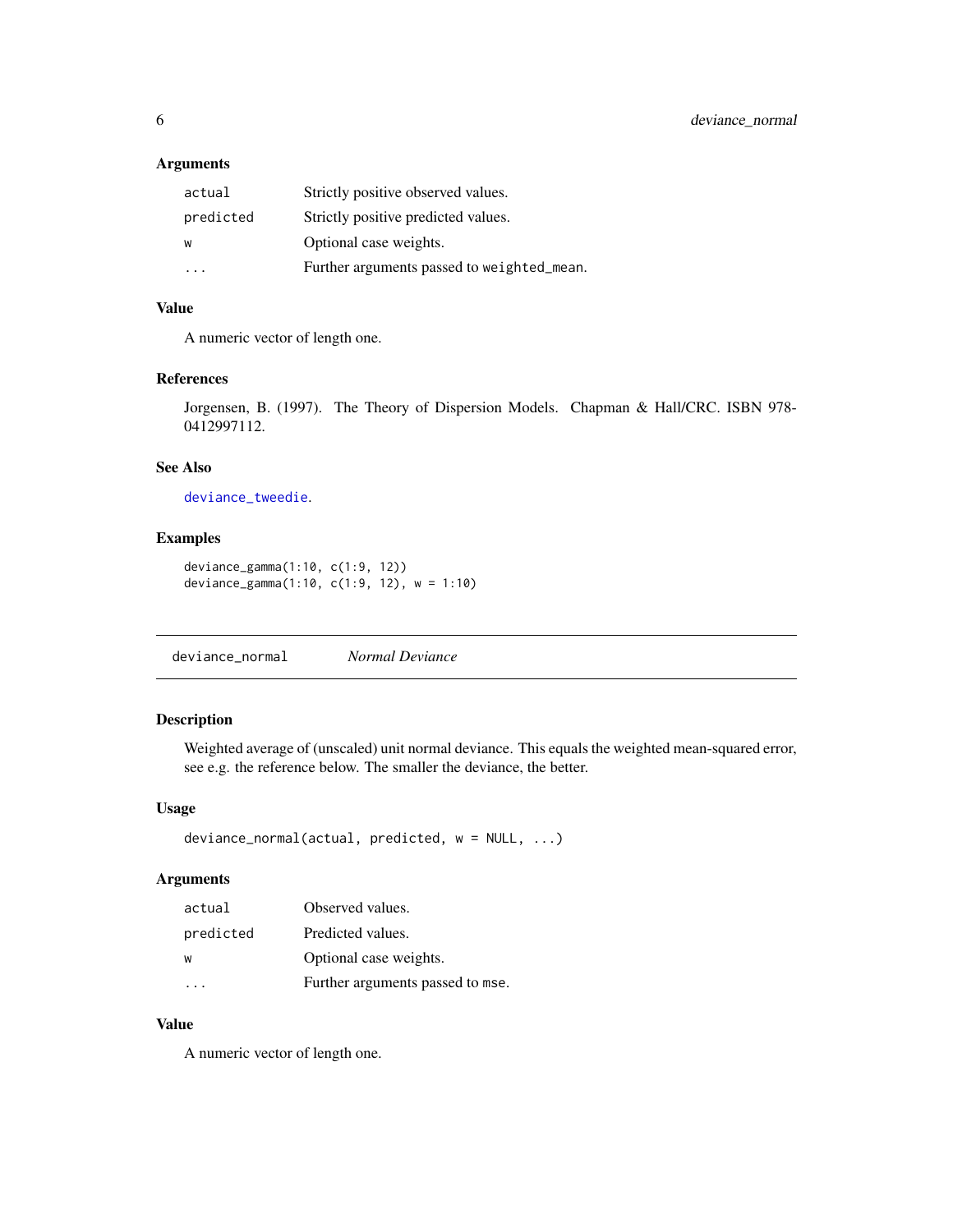# <span id="page-6-0"></span>deviance\_poisson 7

#### References

Jorgensen, B. (1997). The Theory of Dispersion Models. Chapman & Hall/CRC. ISBN 978- 0412997112.

# See Also

[deviance\\_tweedie](#page-7-1)[,mse](#page-13-1).

# Examples

```
deviance_normal(1:10, c(1:9, 12))
deviance_normal(1:10, c(1:9, 12), w = 1:10)
```
<span id="page-6-1"></span>deviance\_poisson *Poisson Deviance*

#### Description

Weighted average of unit Poisson deviance, see reference below. Special case of Tweedie deviance with Tweedie parameter 1.

#### Usage

```
deviance_poisson(actual, predicted, w = NULL, ...)
```
# Arguments

| actual    | Observed non-negative values.              |
|-----------|--------------------------------------------|
| predicted | Strictly positive predicted values.        |
| W         | Optional case weights.                     |
|           | Further arguments passed to weighted_mean. |

#### Value

A numeric vector of length one.

# References

Jorgensen, B. (1997). The Theory of Dispersion Models. Chapman & Hall/CRC. ISBN 978- 0412997112.

#### See Also

[deviance\\_tweedie](#page-7-1).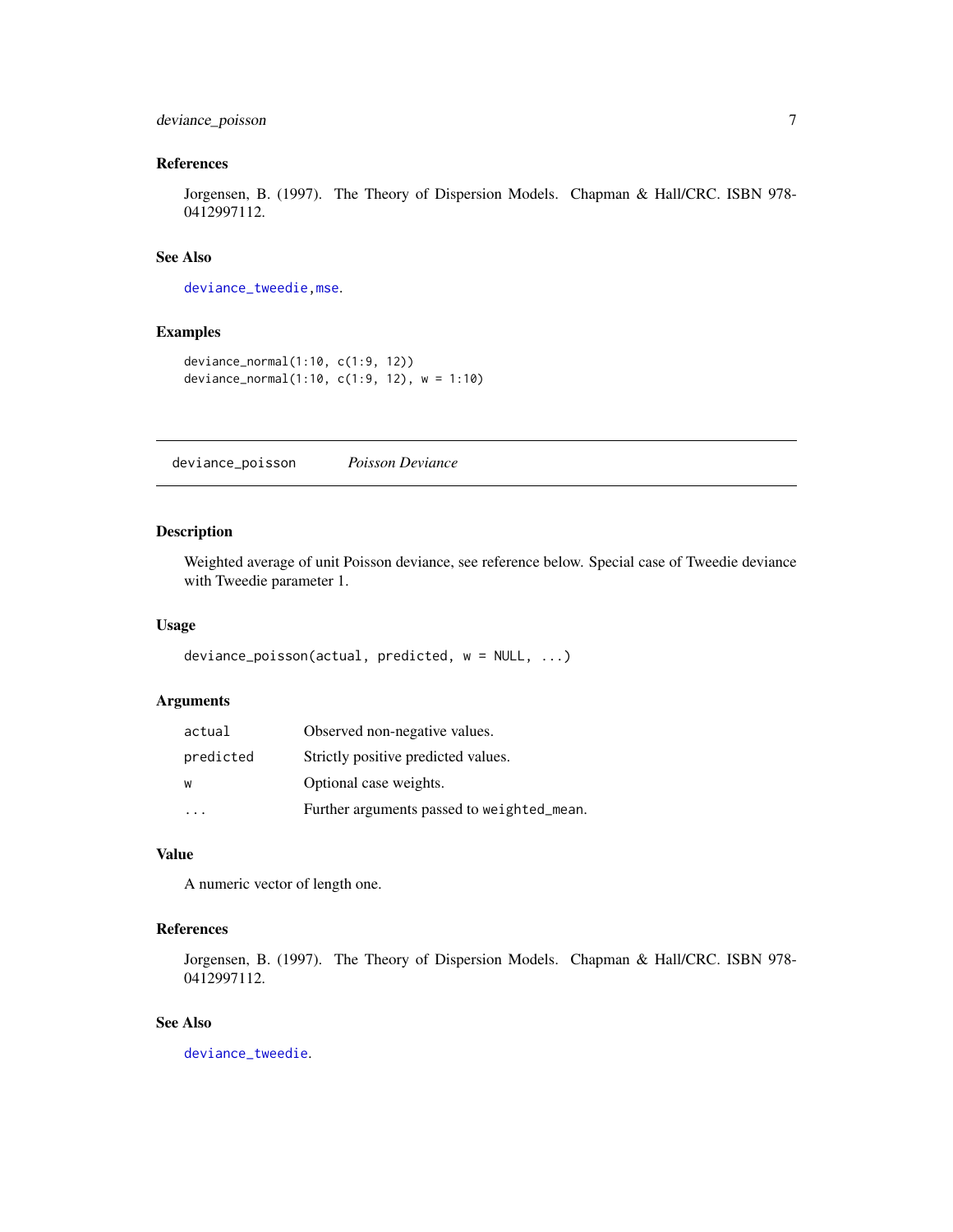#### Examples

```
deviance_poisson(0:2, c(0.1, 1, 3))
deviance_poisson(0:2, c(0.1, 1, 3), w = c(1, 1, 1))
deviance_tweedie(0:2, c(0.1, 1, 3), tweedie_p = 1)
deviance_tweedie(0:2, c(0.1, 1, 3), tweedie_p = 1.01)
deviance_poisson(0:2, c(0.1, 1, 3), w = 1:3)
```
<span id="page-7-1"></span>deviance\_tweedie *Tweedie Deviance*

#### Description

Weighted average of (unscaled) unit Tweedie deviance with parameter p. This includes the normal deviance  $(p = 0)$ , the Poisson deviance  $(p = 1)$ , as well as the Gamma deviance  $(p = 2)$ , see reference below and [https://en.wikipedia.org/wiki/Tweedie\\_distribution](https://en.wikipedia.org/wiki/Tweedie_distribution) for the specific deviance formula. For  $0 < p < 1$ , the distribution is not defined. The smaller the deviance, the better.

#### Usage

```
deviance_tweedie(actual, predicted, w = NULL, tweedie_p = 0, ...)
```
# Arguments

| actual    | Observed values.                           |
|-----------|--------------------------------------------|
| predicted | Predicted values.                          |
| W         | Optional case weights.                     |
| tweedie_p | Tweedie power.                             |
|           | Further arguments passed to weighted_mean. |

#### Value

A numeric vector of length one.

#### References

```
Jorgensen, B. (1997). The Theory of Dispersion Models. Chapman & Hall/CRC. ISBN 978-
0412997112.
```
#### See Also

[deviance\\_normal](#page-5-1)[,deviance\\_poisson,](#page-6-1)[deviance\\_gamma](#page-4-1).

#### Examples

```
deviance_tweedie(1:10, c(1:9, 12), tweedie_p = 0)
deviance_tweedie(1:10, c(1:9, 12), tweedie_p = 1)
deviance_tweedie(1:10, c(1:9, 12), tweedie_p = 2)
deviance_tweedie(1:10, c(1:9, 12), tweedie_p = 1.5)
deviance_tweedie(1:10, c(1:9, 12), tweedie_p = 1.5, w = 1:10)
```
<span id="page-7-0"></span>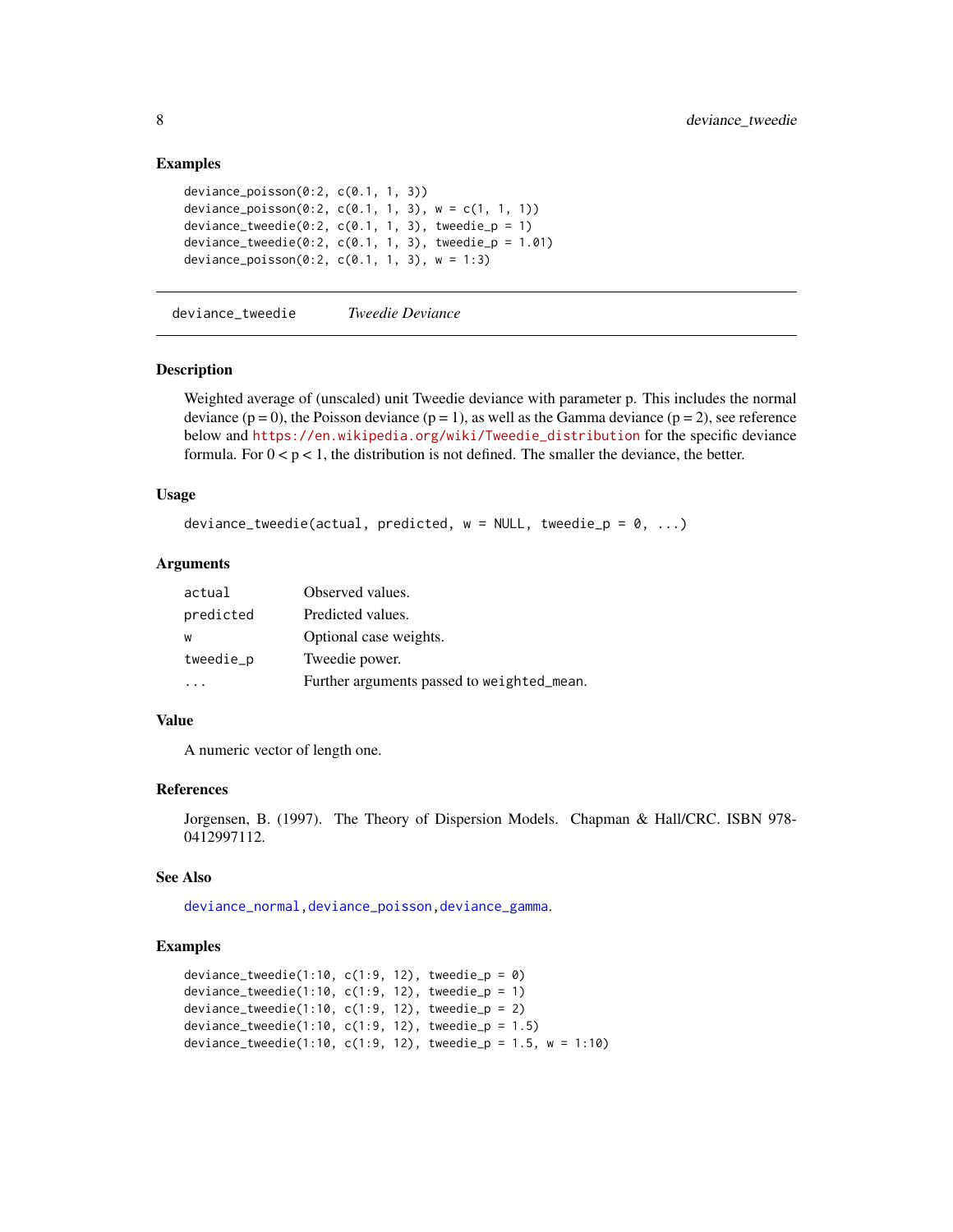<span id="page-8-1"></span><span id="page-8-0"></span>elementary\_score *Elementary Scoring Function for Expectiles and Quantiles*

# Description

Weighted average of the elementary scoring function for expectiles resp. quantiles at level alpha with parameter theta, see reference below. Every choice of theta gives a scoring function consistent for the expectile resp. quantile at level alpha. Note that the expectile at level alpha = 0.5 is the expectation (mean). The smaller the score, the better.

#### Usage

```
elementary_score_expectile(
  actual,
  predicted,
  w = NULL,alpha = 0.5,
  theta = \theta,
  ...
\mathcal{E}elementary_score_quantile(
  actual,
  predicted,
  w = NULL,alpha = 0.5,
  theta = \theta,
  ...
)
```
#### Arguments

| actual    | Observed values.                            |
|-----------|---------------------------------------------|
| predicted | Predicted values.                           |
| W         | Optional case weights.                      |
| alpha     | Optional level of expectile resp. quantile. |
| theta     | Optional parameter.                         |
|           | Further arguments passed to weighted_mean.  |

#### Value

A numeric vector of length one.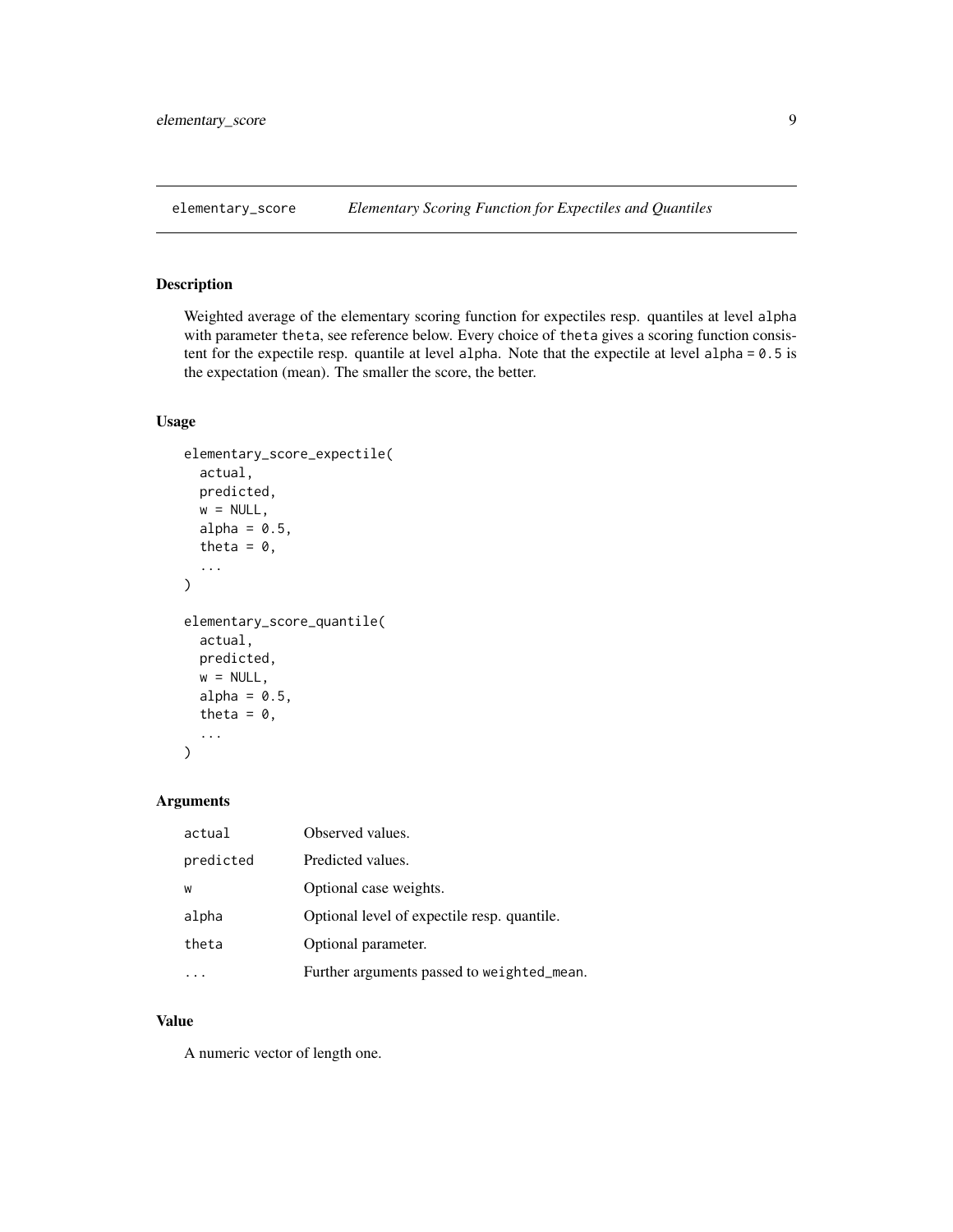#### <span id="page-9-0"></span>References

Ehm, W., Gneiting, T., Jordan, A. and Krüger, F. (2016), Of quantiles and expectiles: consistent scoring functions, Choquet representations and forecast rankings. J. R. Stat. Soc. B, 78: 505-562, <doi.org/10.1111/rssb.12154>.

#### See Also

[murphy\\_diagram](#page-15-1).

# Examples

```
elementary_score_expectile(1:10, c(1:9, 12), alpha = 0.5, theta = 11)
elementary_score_quantile(1:10, c(1:9, 12), alpha = 0.5, theta = 11)
```
<span id="page-9-1"></span>f1\_score *F1 Score*

#### Description

Calculates weighted F1 score or F measure defined as the harmonic mean of precision and recall, see [https://en.wikipedia.org/wiki/Precision\\_and\\_recall](https://en.wikipedia.org/wiki/Precision_and_recall) for some background. The higher, the better.

#### Usage

```
f1_score(actual, predicted, w = NULL, ...)
```
#### Arguments

| actual    | Observed values $(0 \text{ or } 1)$ .             |
|-----------|---------------------------------------------------|
| predicted | Predicted values $(0 \text{ or } 1)$ .            |
| W         | Optional case weights.                            |
|           | Further arguments passed to precision and recall. |

#### Value

A numeric vector of length one.

# See Also

[precision](#page-18-1), recall.

# Examples

 $f1\_score(c(0, 0, 1, 1), c(0, 0, 1, 1))$  $f1\_score(c(1, 0, 0, 1), c(0, 0, 1, 1), w = 1:4)$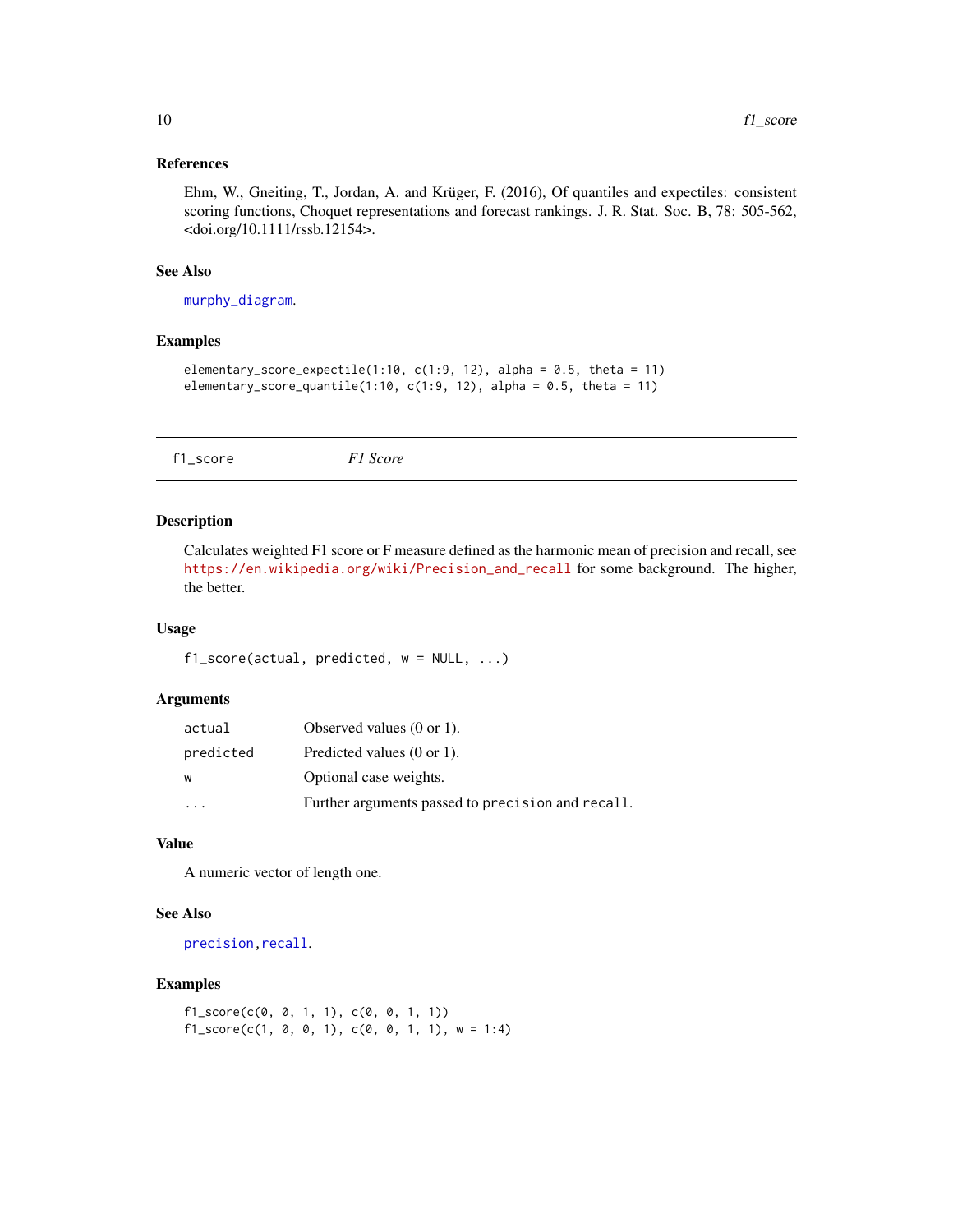#### <span id="page-10-1"></span><span id="page-10-0"></span>Description

Calculates weighted Gini coefficient, obtained as 2 \* AUC - 1. Up to ties in predicted equivalent to Somer's D. The larger the Gini coefficient, the better.

#### Usage

 $gini\_coefficient(actual, predicted, w = NULL, ...)$ 

#### Arguments

| actual    | Observed values $(0 \text{ or } 1)$ .                           |
|-----------|-----------------------------------------------------------------|
| predicted | Predicted values of any value (not necessarly between 0 and 1). |
| W         | Optional case weights.                                          |
| $\cdots$  | Further arguments passed to AUC.                                |

# Value

A numeric vector of length one.

# See Also

[AUC](#page-2-1).

# Examples

```
gini_coefficient(c(0, 0, 1, 1), 2 * c(0.1, 0.1, 0.9, 0.8))
gini_coefficient(c(0, 0, 1, 1), c(0.1, 0.6, 0.9, 0.5))
gini_coefficient(c(0, 0, 1, 1), c(0.1, 0.6, 0.9, 0.5), w = 1:4)
```
<span id="page-10-2"></span>

logLoss *Log Loss/Binary Cross Entropy*

#### Description

Calculates weighted logloss resp. cross entropy. Equals half of the unit Bernoulli deviance. The smaller, the better.

#### Usage

```
logLoss(actual, predicted, w = NULL, ...)
```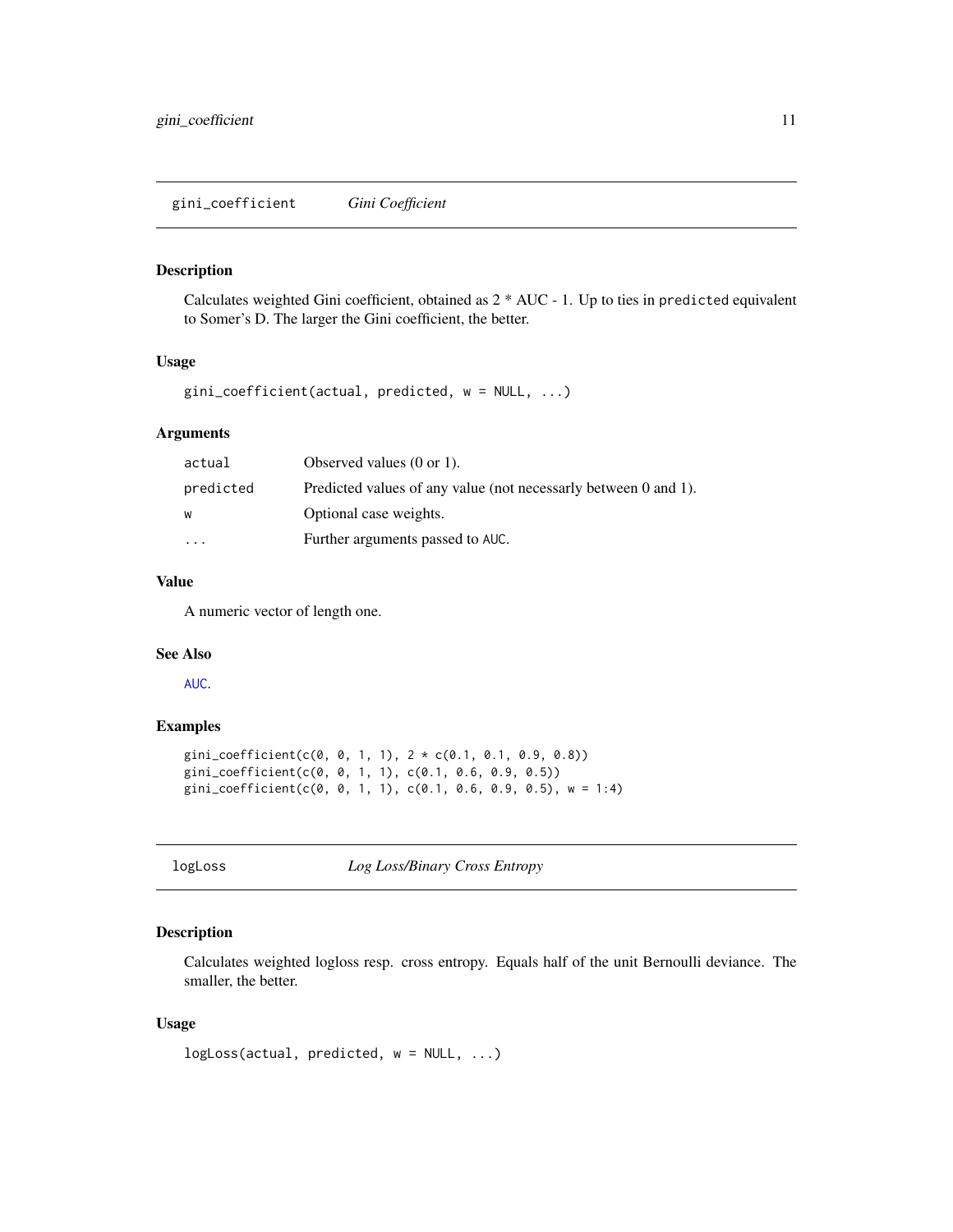#### <span id="page-11-0"></span>Arguments

| actual    | Observed values $(0 \text{ or } 1)$ .                       |
|-----------|-------------------------------------------------------------|
| predicted | Predicted values strictly larger than 0 and smaller than 1. |
| W         | Optional case weights.                                      |
| .         | Further arguments passed to weighted_mean.                  |

# Value

A numeric vector of length one.

# See Also

#### [deviance\\_bernoulli](#page-4-2).

# Examples

logLoss(c(0, 0, 1, 1), c(0.1, 0.1, 0.9, 0.8))  $logLoss(c(0, 0, 1, 1), c(0.1, 0.1, 0.9, 0.8), w = 1:4)$ 

#### mae *Mean Absolute Error*

# Description

Calculates weighted mean absolute error of predicted values. The smaller the value, the better.

#### Usage

mae(actual, predicted, w = NULL, ...)

# Arguments

| actual    | Observed values.                           |
|-----------|--------------------------------------------|
| predicted | Predicted values.                          |
| W         | Optional case weights.                     |
| .         | Further arguments passed to weighted_mean. |

# Value

A numeric vector of length one.

# Examples

mae(1:10, c(1:9, 12)) mae(1:10, c(1:9, 12), w = 1:10)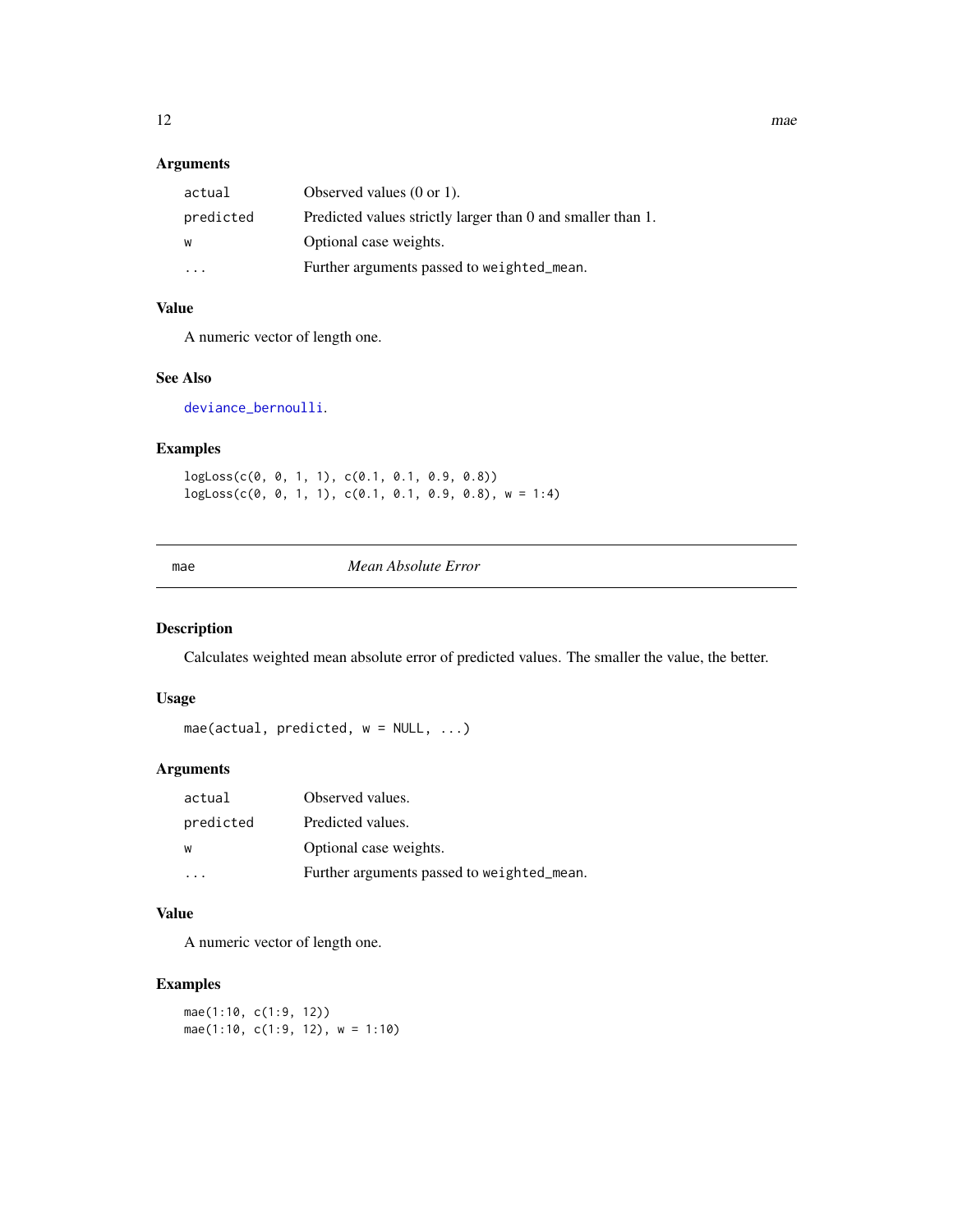<span id="page-12-0"></span>

# Description

Calculates weighted mean absolute percentage error of predicted values. The smaller, the better.

# Usage

```
mape(actual, predicted, w = NULL, ...)
```
# Arguments

| actual    | Strictly positive observed values.         |
|-----------|--------------------------------------------|
| predicted | Predicted values.                          |
| W         | Optional case weights.                     |
|           | Further arguments passed to weighted_mean. |

#### Value

A numeric vector of length one.

#### Examples

mape(1:10, c(1:9, 12)) mape(1:10,  $c(1:9, 12)$ ,  $w = 1:10$ )

medae *Median Absolute Error*

# Description

Calculates weighted median absolute error of predicted values. The smaller the value, the better.

#### Usage

```
medae(actual, predicted, w = NULL, ...)
```
# Arguments

| actual    | Observed values.                           |
|-----------|--------------------------------------------|
| predicted | Predicted values.                          |
| W         | Optional case weights.                     |
|           | Further arguments passed to weighted_mean. |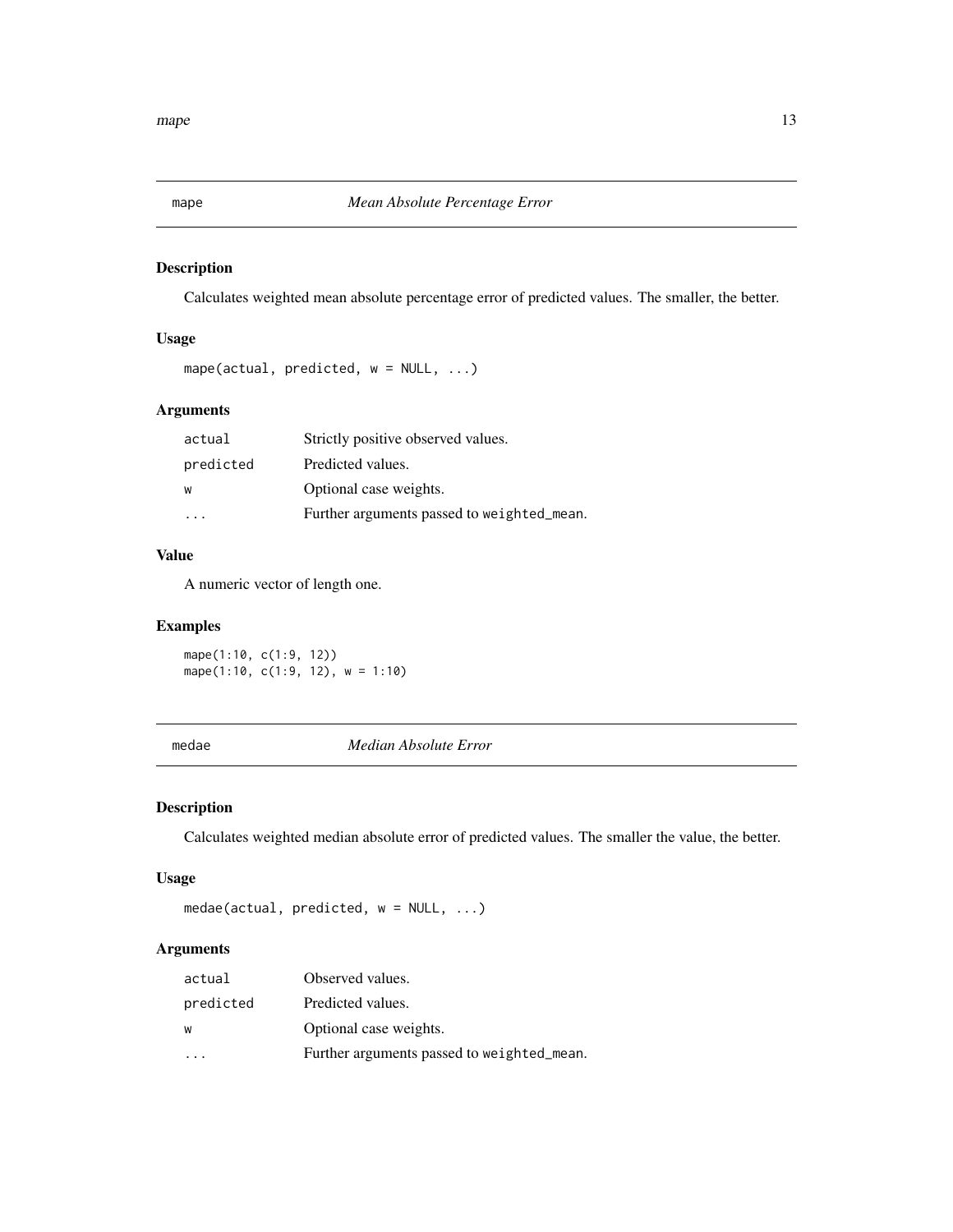# <span id="page-13-0"></span>Value

A numeric vector of length one.

# Examples

medae(1:10, c(2:10, 100)) medae(1:10, c(2:10, 100), w = 1:10)

<span id="page-13-1"></span>mse *Mean-Squared Error*

# Description

Calculates weighted mean-squared error of prediction. Equals mean unit normal deviance. The smaller, the better.

# Usage

mse(actual, predicted, w = NULL, ...)

# Arguments

| actual    | Observed values.                           |
|-----------|--------------------------------------------|
| predicted | Predicted values.                          |
| W         | Optional case weights.                     |
|           | Further arguments passed to weighted_mean. |

#### Value

A numeric vector of length one.

#### See Also

[rmse](#page-20-1)[,deviance\\_normal](#page-5-1).

# Examples

mse(1:10, c(1:9, 12)) mse(1:10, c(1:9, 12), w = 1:10)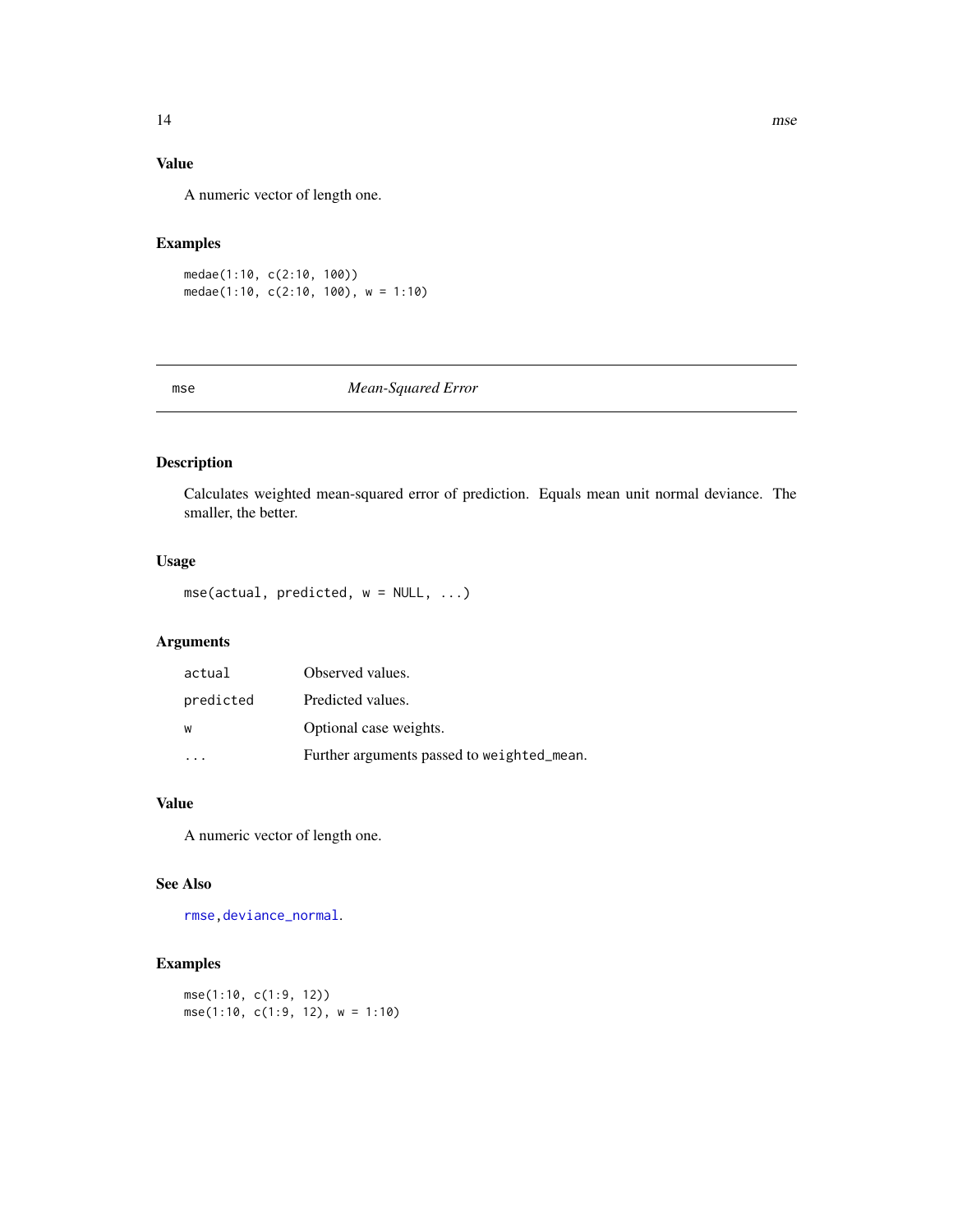<span id="page-14-0"></span>

#### Description

Provides a way to create a list of metrics/scoring functions/performance measures from a parametrized function like the Tweedie deviance or the elementary scoring functions for expectiles.

#### Usage

```
multi_metric(fun, ...)
```
#### Arguments

| fun      | A metric/scoring function/performance measure with additional parameter to be<br>varied.     |
|----------|----------------------------------------------------------------------------------------------|
| $\cdots$ | Further arguments passed to fun, including one varying parameter (specified by<br>a vector). |

#### Value

A named list of functions.

#### See Also

[performance](#page-16-1).

#### Examples

```
data <- data.frame(act = 1:10, pred = c(1:9, 12))
multi <- multi_metric(fun = deviance_tweedie,
                      tweedie_p = c(0, seq(1, 3, by = 0.1)))performance(data, actual = "act", predicted = "pred", metrics = multi)
multi <- multi_metric(fun = r_squared, deviance_function = deviance_tweedie,
                      tweedie_p = c(0, seq(1, 3, by = 0.1)))performance(data, actual = "act", predicted = "pred", metrics = multi)
multi <- multi_metric(fun = elementary_score_expectile,
                      theta = 1:11, alpha = 0.1)
performance(data, actual = "act", predicted = "pred",
            metrics = multi, key = "theta")
multi <- multi_metric(fun = elementary_score_expectile,
                      theta = 1:11, alpha = 0.5)
performance(data, actual = "act", predicted = "pred",
           metrics = multi, key = "theta")
```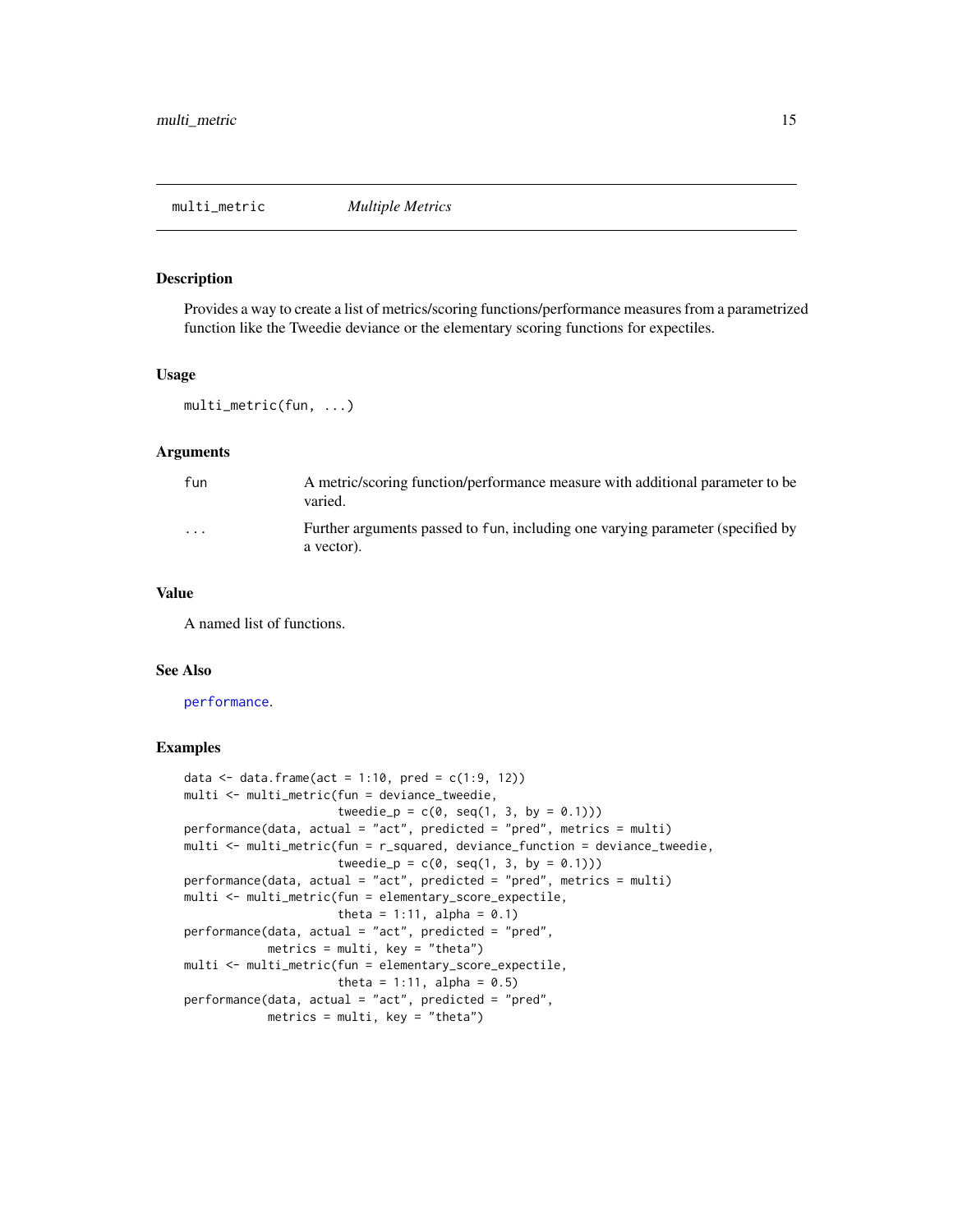<span id="page-15-1"></span><span id="page-15-0"></span>murphy\_diagram *Murphy diagram*

# Description

Murphy diagram of the elementary scoring function for expectiles resp. quantiles at level alpha for different values of theta. Can be used to study and compare performance of one or multiple models. If the plot needs to be customized, set plot = FALSE to get the resulting data instead of the plot.

#### Usage

```
murphy_diagram(
  actual,
 predicted,
 w = NULL,alpha = 0.5,
  theta = seq(-2, 2, length.out = 100),
  functional = c("expectile", "quantile"),
  plot = TRUE,
  ...
\mathcal{E}
```
# Arguments

| actual     | Observed values.                                                                                             |
|------------|--------------------------------------------------------------------------------------------------------------|
| predicted  | Predicted values.                                                                                            |
| W          | Optional case weights.                                                                                       |
| alpha      | Level of expectile resp. quantile. The default $alpha = 0.5$ corresponds to the<br>expectation resp. median. |
| theta      | Vector of evaluation points.                                                                                 |
| functional | Either "expectile" or "quantile".                                                                            |
| plot       | Should plot (TRUE) be returned or the data to be plotted?                                                    |
| $\ddots$ . | Further arguments passed to plot.                                                                            |

#### Value

A named list of functions.

# References

Ehm, W., Gneiting, T., Jordan, A. and Krüger, F. (2016), Of quantiles and expectiles: consistent scoring functions, Choquet representations and forecast rankings. J. R. Stat. Soc. B, 78: 505-562, <doi.org/10.1111/rssb.12154>.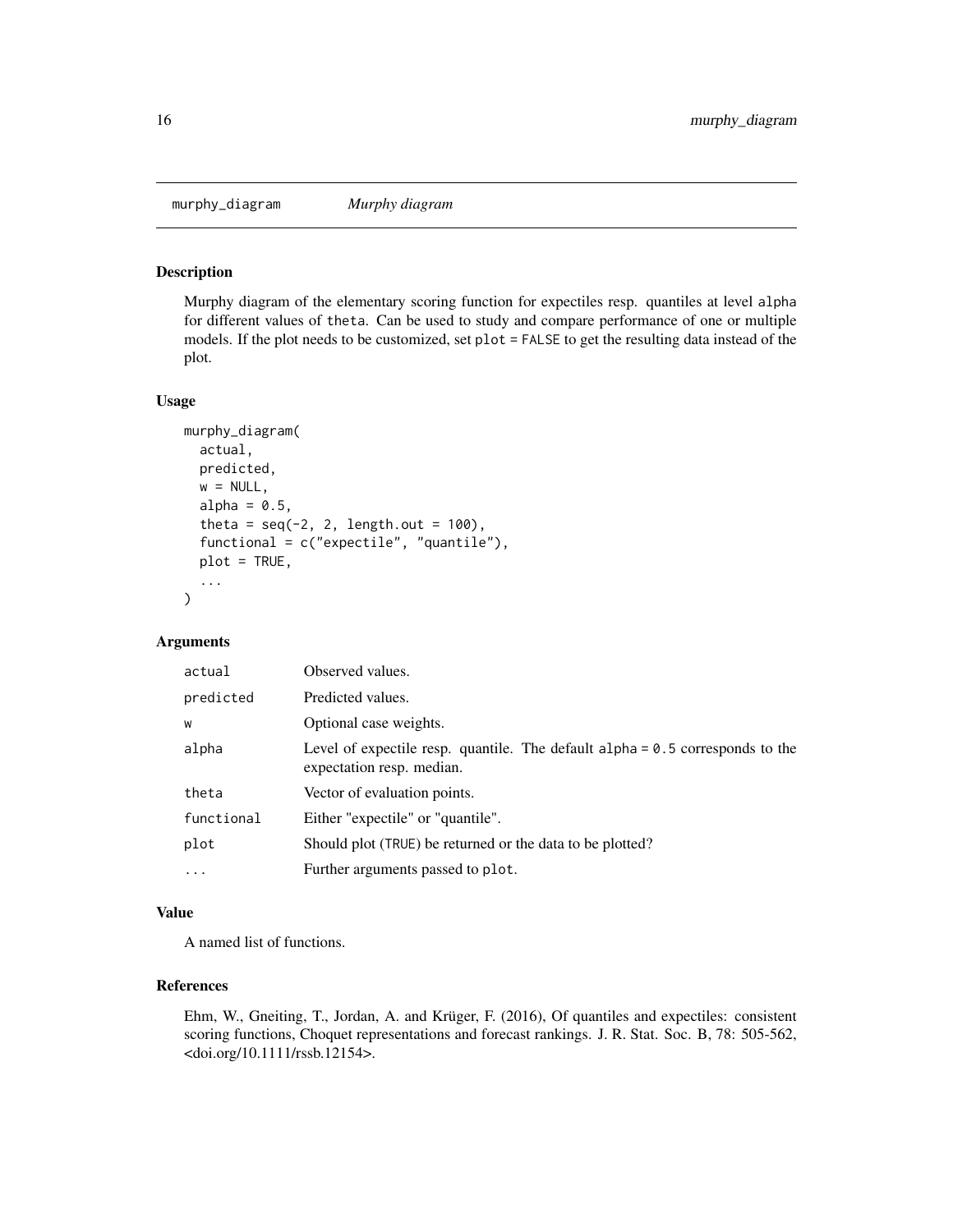# <span id="page-16-0"></span>performance 17

# See Also

[elementary\\_score](#page-8-1).

#### Examples

```
y \le -1:10predicted <-1.1 * y
murphy_diagram(y, predicted, theta = seq(0.9, 1.2, by = 0.01))
two_models \le - cbind(m1 = predicted, m2 = 1.2 * y)
murphy_diagram(y, two_models, theta = seq(0.9, 1.3, by = 0.01))
```

```
performance Performance
```
# Description

Applies one or more metrics to a data. frame containing columns with actual and predicted values as well as an optional column with case weights. The results are returned as a data. frame and can be used in a dplyr chain.

#### Usage

```
performance(
  data,
  actual,
  predicted,
  w = NULL,metrics = rmse,
  key = "metric",
  value = "value",
  ...
\mathcal{E}
```
# Arguments

| data      | A data. frame containing actual, predicted and possibly w.                                                                                                                                                                                                                                                                                                                                                                                               |  |
|-----------|----------------------------------------------------------------------------------------------------------------------------------------------------------------------------------------------------------------------------------------------------------------------------------------------------------------------------------------------------------------------------------------------------------------------------------------------------------|--|
| actual    | The column name in data referring to actual values.                                                                                                                                                                                                                                                                                                                                                                                                      |  |
| predicted | The column name in data referring to predicted values.                                                                                                                                                                                                                                                                                                                                                                                                   |  |
| W         | The optional column name in data referring to case weights.                                                                                                                                                                                                                                                                                                                                                                                              |  |
| metrics   | Either a function or a named list of functions. Each function represents a met-<br>ric and has four arguments: observed, predicted, case weights and  If<br>not a named list but a single function, the name of the function is guessed by<br>$deparse(substitute())$ , which would not provide the actual name of the<br>function if called within lapply etc. In such cases, you can pass a named list<br>with one element, e.g. $list(rmse = rmse)$ . |  |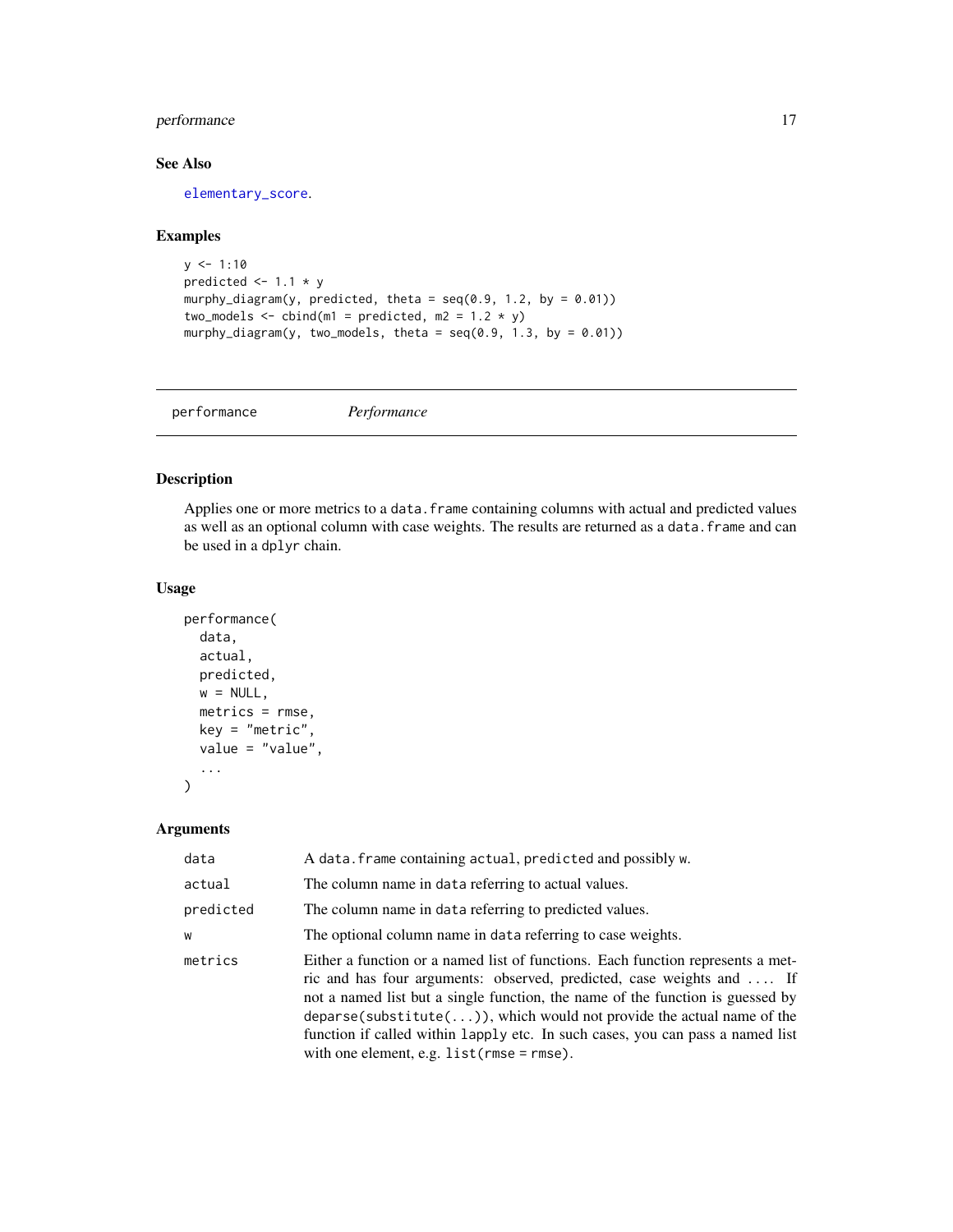| key   | Name of the resulting column containing the name of the metric. Defaults to<br>"metric".                                                                                          |
|-------|-----------------------------------------------------------------------------------------------------------------------------------------------------------------------------------|
| value | Name of the resulting column with the value of the metric. Defaults to "value".                                                                                                   |
| .     | Further arguments passed to the metric functions, e.g. if the metric is "r_squared",<br>you could pass the relevant deviance function as additional argument (see exam-<br>ples). |

#### Value

Data frame with one row per metric and two columns: key and value.

#### Examples

```
ir <- iris
fit_num <- lm(Sepal.length \sim ., data = ir)ir$fitted <- fit_num$fitted
performance(ir, "Sepal.Length", "fitted")
performance(ir, "Sepal.Length", "fitted", metrics = r_squared)
performance(ir, "Sepal.Length", "fitted",
            metrics = c('R-squared' = r_squared, rms = rms)performance(ir, "Sepal.Length", "fitted", metrics = r_squared,
           deviance_function = deviance_gamma)
performance(ir, "Sepal.Length", "fitted", metrics = r_squared,
           deviance_function = deviance_tweedie, tweedie_p = 2)
## Not run:
library(dplyr)
iris %>%
  mutate(pred = predict(fit_num, data = .)) %>%
  performance("Sepal.Length", "pred")
# Same
iris %>%
  mutate(pred = predict(fit_num, data = .)) %>%
  performance("Sepal.Length", "pred", metrics = rmse)
# Grouped by Species
iris %>%
  mutate(pred = predict(fit_num, data = .)) %>%
  group_by(Species) %>%
  do(performance(., "Sepal.Length", "pred"))
# Multiple measures
iris %>%
 mutate(pred = predict(fit_num, data = .)) %>%
 performance("Sepal.Length", "pred",
            metrics = list(rmse = rmse, mae = mae, 'R-squared' = r_squared)# Grouped by Species
iris %>%
mutate(pred = predict(fit_num, data = .)) %>%
 group_by(Species) %>%
```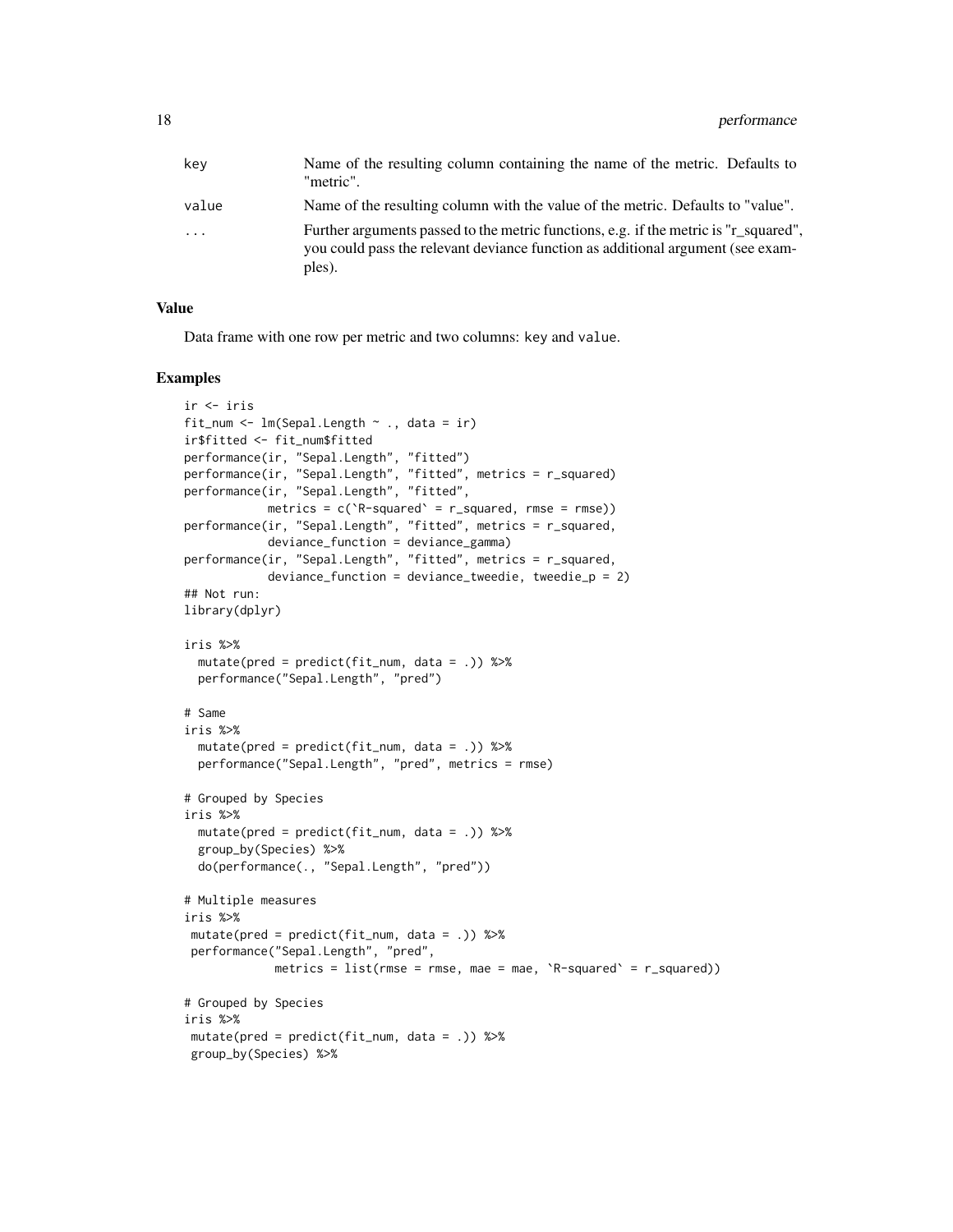#### <span id="page-18-0"></span>precision and the contract of the contract of the contract of the contract of the contract of the contract of the contract of the contract of the contract of the contract of the contract of the contract of the contract of

```
do(performance(., "Sepal.Length", "pred",
               metrics = list(rmse = rmse, mae = mae,
               `R-squared` = r_squared)))
```
## End(Not run)

<span id="page-18-1"></span>precision *Precision*

# Description

Calculates weighted precision, see [https://en.wikipedia.org/wiki/Precision\\_and\\_recall](https://en.wikipedia.org/wiki/Precision_and_recall) for the (unweighted) version. The higher, the better.

# Usage

precision(actual, predicted, w = NULL, ...)

#### Arguments

| actual    | Observed values $(0 \text{ or } 1)$ .      |
|-----------|--------------------------------------------|
| predicted | Predicted values $(0 \text{ or } 1)$ .     |
| W         | Optional case weights.                     |
|           | Further arguments passed to weighted_mean. |

#### Value

A numeric vector of length one.

# See Also

[recall](#page-19-1)[,f1\\_score](#page-9-1).

# Examples

```
precision(c(0, 0, 1, 1), c(0, 0, 1, 1))precision(c(1, 0, 0, 1), c(0, 0, 1, 1), w = 1:4)
```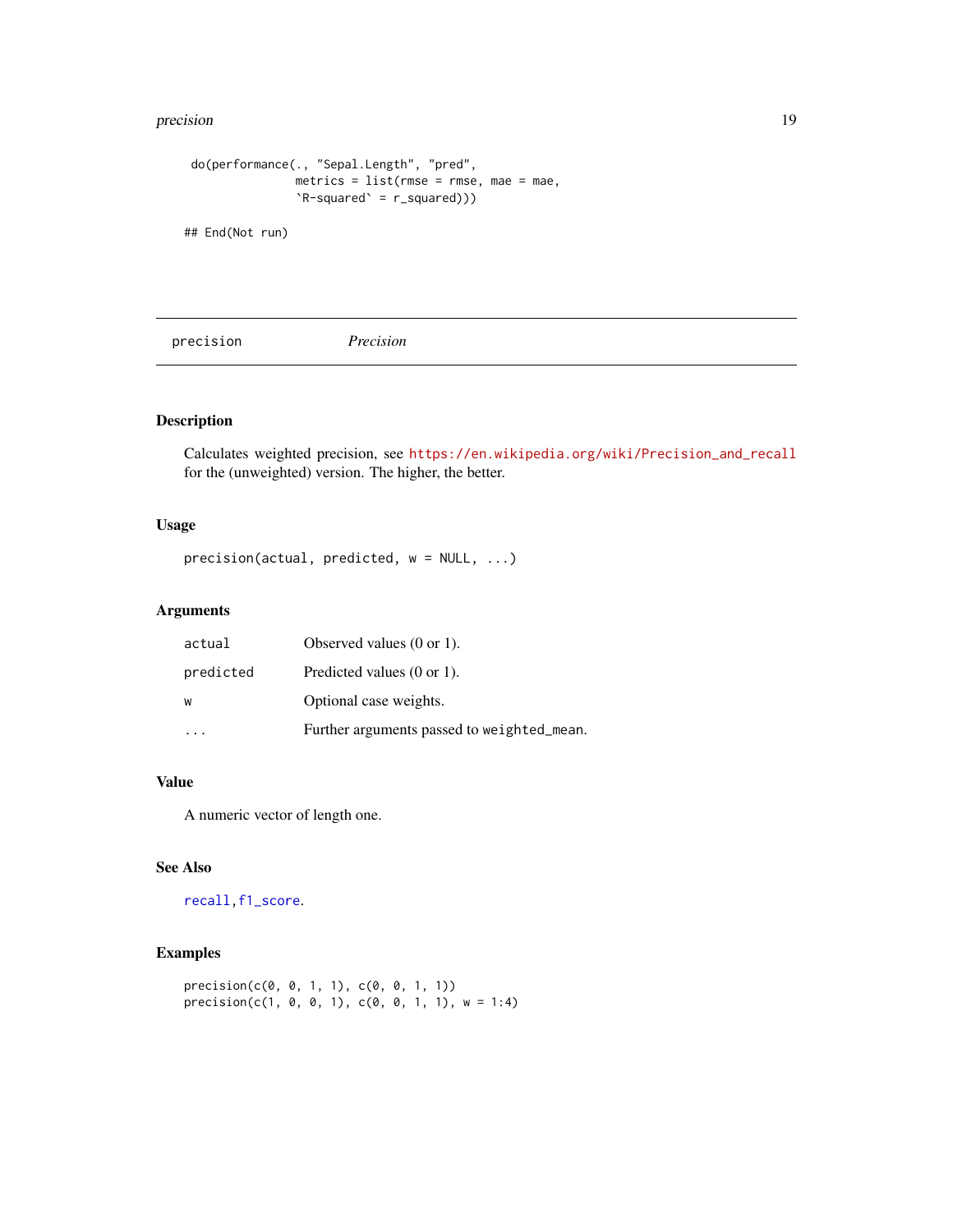<span id="page-19-0"></span>

#### Description

Calculates weighted proportion of predictions that are within a given tolerance around the actual values. The larger the value, the better.

#### Usage

 $prop\_within(\text{actual}, \text{predicted}, \text{w} = NULL, \text{tol} = 1, ...)$ 

#### Arguments

| actual    | Observed values.                                                                      |
|-----------|---------------------------------------------------------------------------------------|
| predicted | Predicted values.                                                                     |
| w         | Optional case weights.                                                                |
| tol       | Predictions in the closed interval from actual - tol to actual + tol count as within. |
| .         | Further arguments passed to weighted_mean.                                            |
|           |                                                                                       |

#### Value

A numeric vector of length one.

#### Examples

```
prop_within(1:10, c(1:9, 12))
prop_within(1:10, c(1:9, 12), w = 1:10)
data <- data.frame(act = 1:10, pred = c(1:9, 12), w = 1:10)
multi \leq multi_metric(fun = prop_within, tol = 0:3)
performance(data, actual = "act", predicted = "pred", w = "w",metrics = multi, key = "Proportion within")
```

```
recall Recall
```
# Description

Calculates weighted recall, see [https://en.wikipedia.org/wiki/Precision\\_and\\_recall](https://en.wikipedia.org/wiki/Precision_and_recall) for the (unweighted) definition. The higher, the better.

#### Usage

recall(actual, predicted, w = NULL, ...)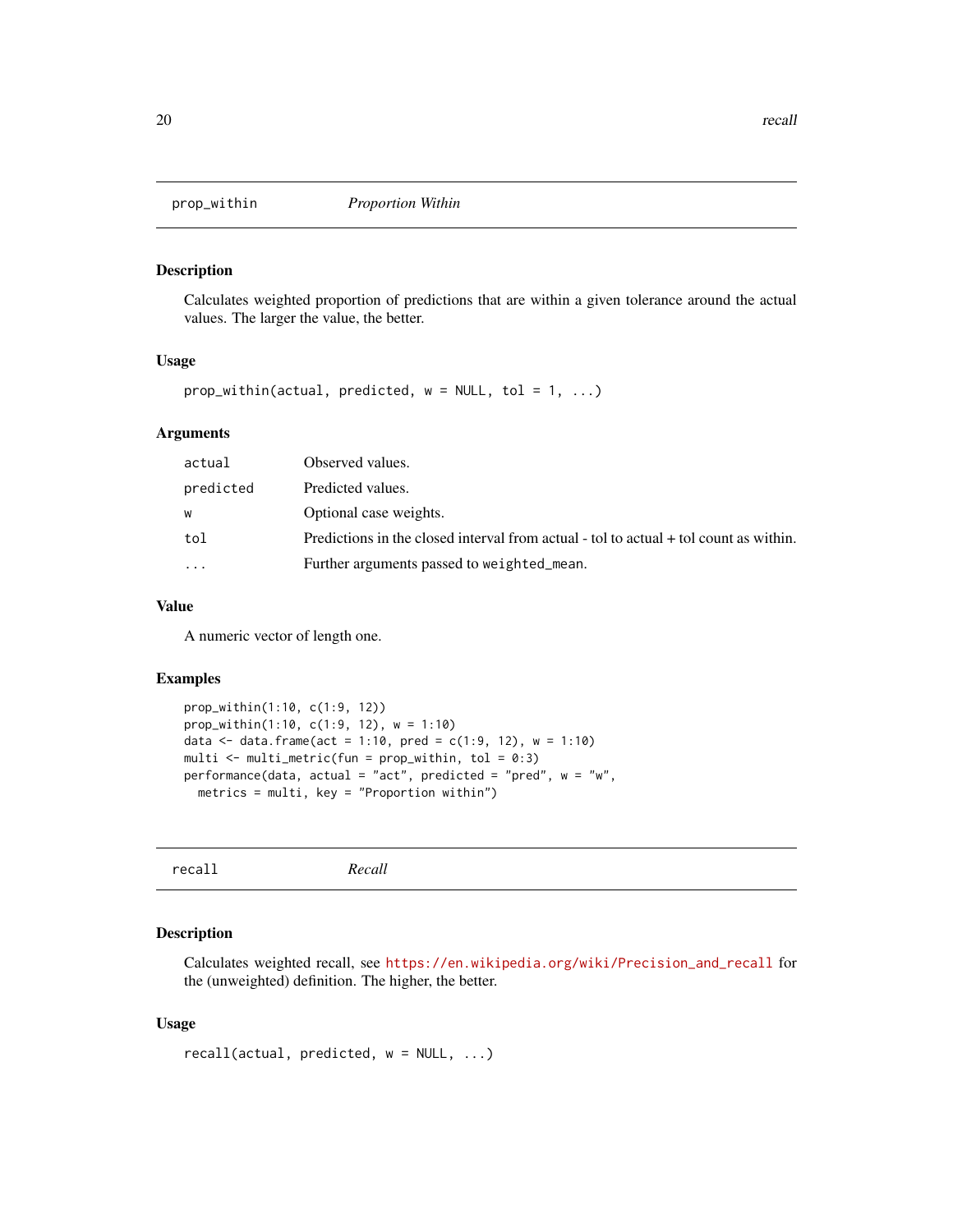#### <span id="page-20-0"></span>rmse 21

# Arguments

| actual    | Observed values $(0 \text{ or } 1)$ .      |
|-----------|--------------------------------------------|
| predicted | Predicted values $(0 \text{ or } 1)$ .     |
| w         | Optional case weights.                     |
|           | Further arguments passed to weighted_mean. |

# Value

A numeric vector of length one.

#### See Also

[precision](#page-18-1)[,f1\\_score](#page-9-1).

# Examples

recall(c(0, 0, 1, 1), c(0, 0, 1, 1))  $recall(c(1, 0, 0, 1), c(0, 0, 1, 1), w = 1:4)$ 

# <span id="page-20-1"></span>rmse *Root-Mean-Squared Error*

# Description

Weighted root-mean-squared error of predicted values. Equals the square root of mean-squared error. Smaller values are better.

# Usage

rmse(actual, predicted, w = NULL, ...)

# Arguments

| actual    | Observed values.                 |
|-----------|----------------------------------|
| predicted | Predicted values.                |
| W         | Optional case weights.           |
|           | Further arguments passed to mse. |

# Value

A numeric vector of length one.

#### See Also

[mse](#page-13-1).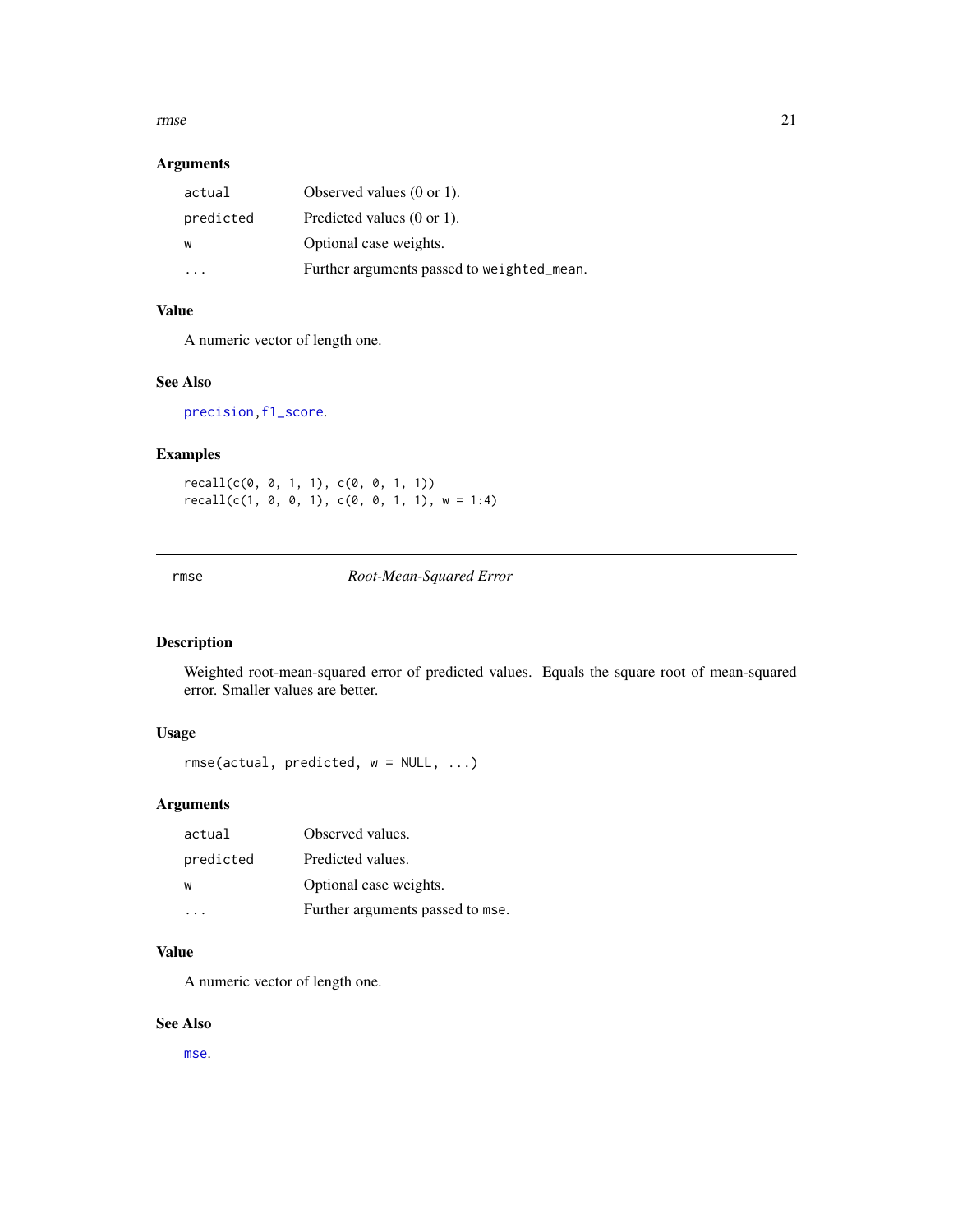# Examples

```
rmse(1:10, c(1:9, 12))
rmse(1:10, c(1:9, 12), w = 1:10)
```
<span id="page-21-1"></span>r\_squared *Generalized R-Squared*

#### Description

Returns (weighted) proportion of deviance explained, see reference below. For the mean-squared error as deviance, this equals the usual (weighted) R-squared. The higher, the better.

# Usage

```
r_squared(
  actual,
 predicted,
 w = NULL,deviance_function = mse,
  reference_mean = NULL,
  ...
)
```
# Arguments

| actual            | Observed values.                                                                                                          |
|-------------------|---------------------------------------------------------------------------------------------------------------------------|
| predicted         | Predicted values.                                                                                                         |
| W                 | Optional case weights.                                                                                                    |
| deviance_function |                                                                                                                           |
|                   | A positive (deviance) function taking four arguments: "actual", "predicted", "w"<br>and " $\ldots$ ".                     |
|                   | reference_mean An optional reference mean used to derive the null deviance. Recommended in<br>out-of-sample applications. |
| $\cdots$          | Further arguments passed to weighted_mean and deviance_function.                                                          |

#### Details

The deviance gain is calculated regarding the null model derived from the actual values. While fine for in-sample considerations, this is only an approximation for out-of-sample considerations. There, it is recommended to calculate null deviance regarding the in-sample (weighted) mean. This value can be passed by the argument reference\_mean.

# Value

A numeric vector of length one.

<span id="page-21-0"></span>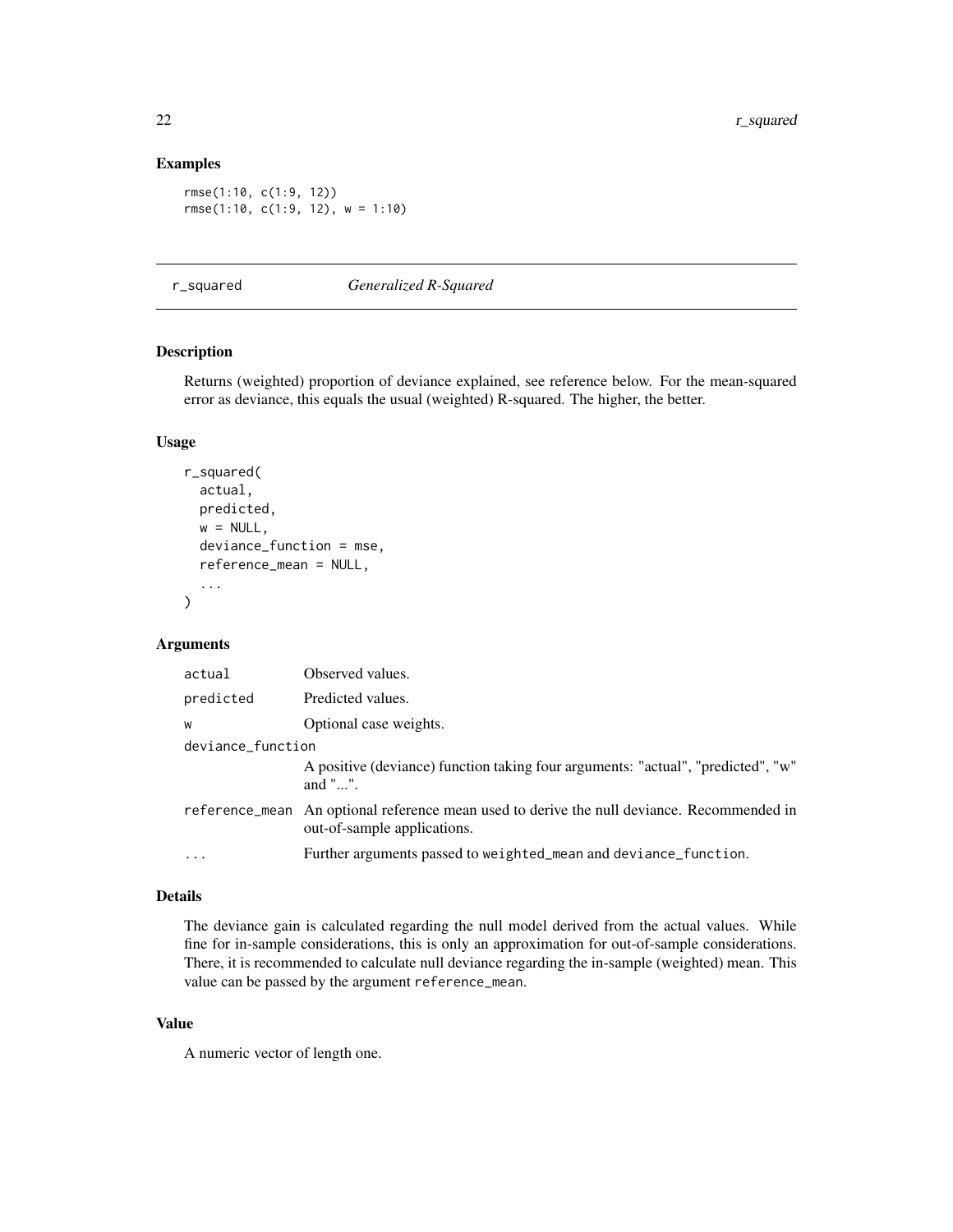# <span id="page-22-0"></span>r\_squared\_bernoulli 23

# References

Cohen, Jacob. et al. (2002). Applied Multiple Regression/Correlation Analysis for the Behavioral Sciences (3rd ed.). Routledge. ISBN 978-0805822236.

#### See Also

[deviance\\_normal](#page-5-1)[,mse](#page-13-1).

#### Examples

```
r_squared(1:10, c(1, 1:9))
r_squared(1:10, c(1, 1:9), w = 1:10)
r_squared(0:2, c(0.1, 1, 2), deviance_function = deviance_poisson)
r_squared(0:2, c(0.1, 1, 2), w = rep(1, 3),
         deviance_function = deviance_poisson)
r_squared(0:2, c(0.1, 1, 2), w = rep(1, 3),
         deviance_function = deviance_tweedie, tweedie_p = 1)# respect to 'own' deviance formula
myTweedie <- function(actual, predicted, w = NULL, ...) {
 deviance_tweedie(actual, predicted, w, tweedie_p = 1.5, ...)
}
r_squared(1:10, c(1, 1:9), deviance_function = myTweedie)
```
r\_squared\_bernoulli *Pseudo R-Squared regarding Bernoulli deviance*

#### Description

Wrapper to r\_squared with deviance\_function = deviance\_bernoulli.

#### Usage

```
r_squared_bernoulli(actual, predicted, w = NULL, reference_mean = NULL, ...)
```
#### Arguments

| actual    | Observed values.                                                                                                          |
|-----------|---------------------------------------------------------------------------------------------------------------------------|
| predicted | Predicted values.                                                                                                         |
| W         | Optional case weights.                                                                                                    |
|           | reference mean An optional reference mean used to derive the null deviance. Recommended in<br>out-of-sample applications. |
| $\ddotsc$ | Further arguments passed to r_squared.                                                                                    |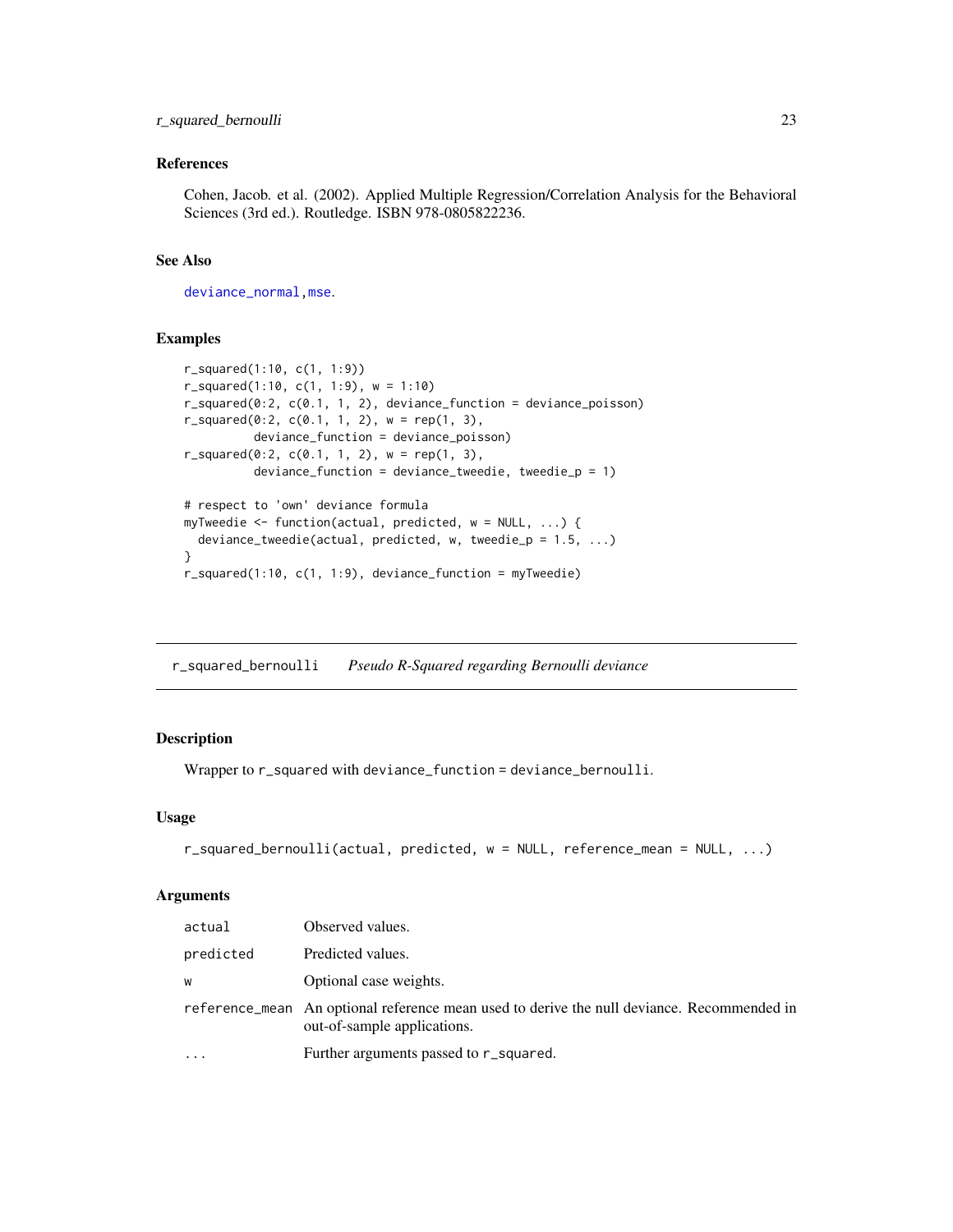# <span id="page-23-0"></span>Details

The deviance gain is calculated regarding the null model derived from the actual values. While fine for in-sample considerations, this is only an approximation for out-of-sample considerations. There, it is recommended to calculate null deviance regarding the in-sample (weighted) mean. This value can be passed by the argument reference\_mean.

# Value

A numeric vector of length one.

#### See Also

[r\\_squared](#page-21-1).

#### Examples

```
r_squared(c(0, 0, 1, 1), c(0.1, 0.1, 0.9, 0.8), w = 1:4,
 deviance_function = deviance_bernoulli)
r_squared_bernoulli(c(0, 0, 1, 1), c(0.1, 0.1, 0.9, 0.8), w = 1:4)
```
r\_squared\_gamma *Pseudo R-Squared regarding Gamma deviance*

#### **Description**

Wrapper to r\_squared with deviance\_function = deviance\_gamma.

#### Usage

```
r_squared_gamma(actual, predicted, w = NULL, reference_mean = NULL, ...)
```
# Arguments

| actual    | Observed values.                                                                                                           |
|-----------|----------------------------------------------------------------------------------------------------------------------------|
| predicted | Predicted values.                                                                                                          |
| W         | Optional case weights.                                                                                                     |
|           | reference mean. An optional reference mean used to derive the null deviance. Recommended in<br>out-of-sample applications. |
|           | Further arguments passed to r_squared.                                                                                     |

#### Details

The deviance gain is calculated regarding the null model derived from the actual values. While fine for in-sample considerations, this is only an approximation for out-of-sample considerations. There, it is recommended to calculate null deviance regarding the in-sample (weighted) mean. This value can be passed by the argument reference\_mean.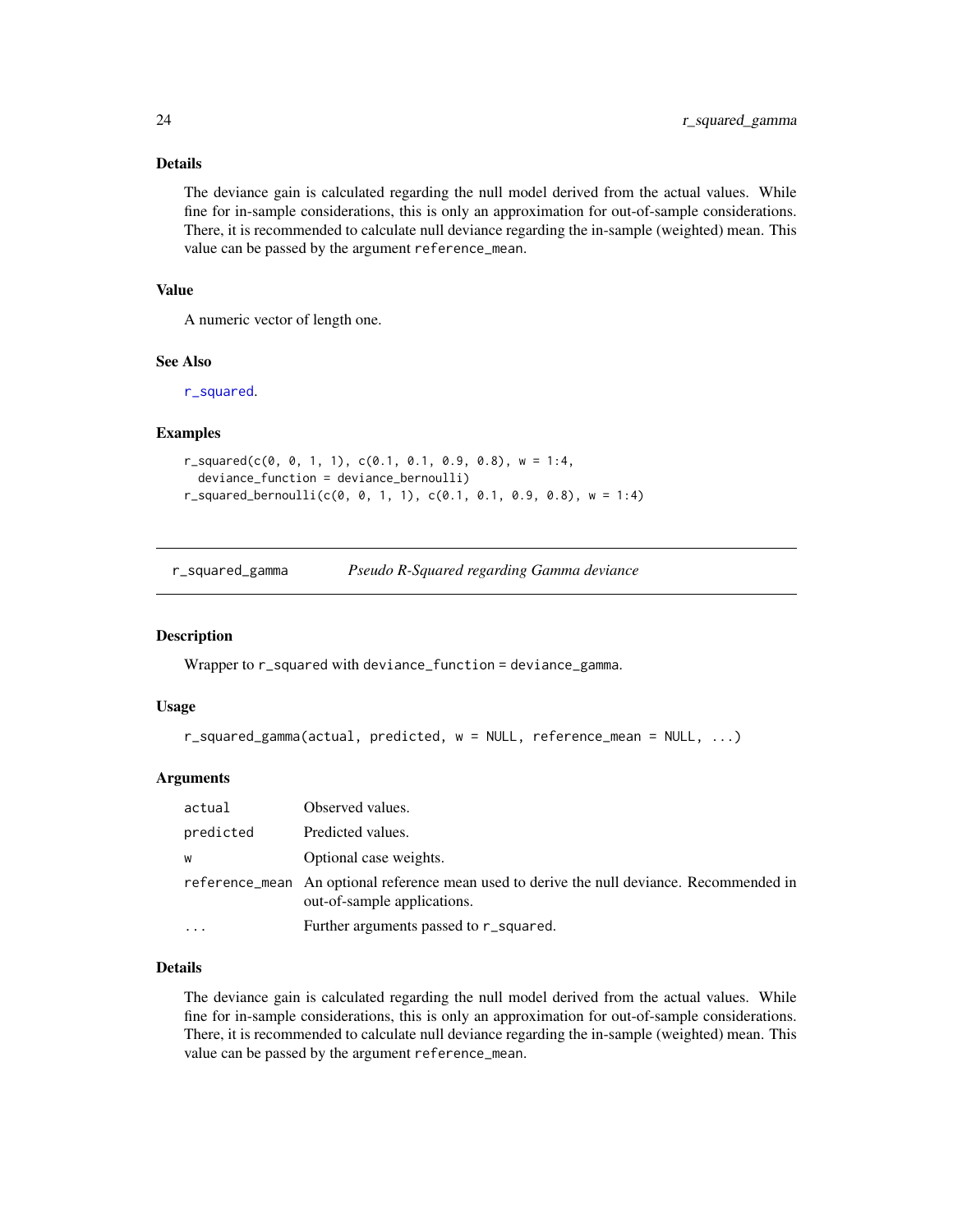# <span id="page-24-0"></span>r\_squared\_poisson 25

# Value

A numeric vector of length one.

# See Also

[r\\_squared](#page-21-1).

# Examples

```
r_squared(1:10, c(1:9, 12), w = 1:10, deviance_function = deviance_gamma)
r_squared_gamma(1:10, c(1:9, 12), w = 1:10)
```
r\_squared\_poisson *Pseudo R-Squared regarding Poisson deviance*

#### Description

Wrapper to r\_squared with deviance\_function = deviance\_poisson.

# Usage

r\_squared\_poisson(actual, predicted, w = NULL, reference\_mean = NULL, ...)

# Arguments

| actual    | Observed values.                                                                                                          |
|-----------|---------------------------------------------------------------------------------------------------------------------------|
| predicted | Predicted values.                                                                                                         |
| W         | Optional case weights.                                                                                                    |
|           | reference_mean An optional reference mean used to derive the null deviance. Recommended in<br>out-of-sample applications. |
|           | Further arguments passed to r_squared.                                                                                    |

#### Details

The deviance gain is calculated regarding the null model derived from the actual values. While fine for in-sample considerations, this is only an approximation for out-of-sample considerations. There, it is recommended to calculate null deviance regarding the in-sample (weighted) mean. This value can be passed by the argument reference\_mean.

#### Value

A numeric vector of length one.

# See Also

[r\\_squared](#page-21-1).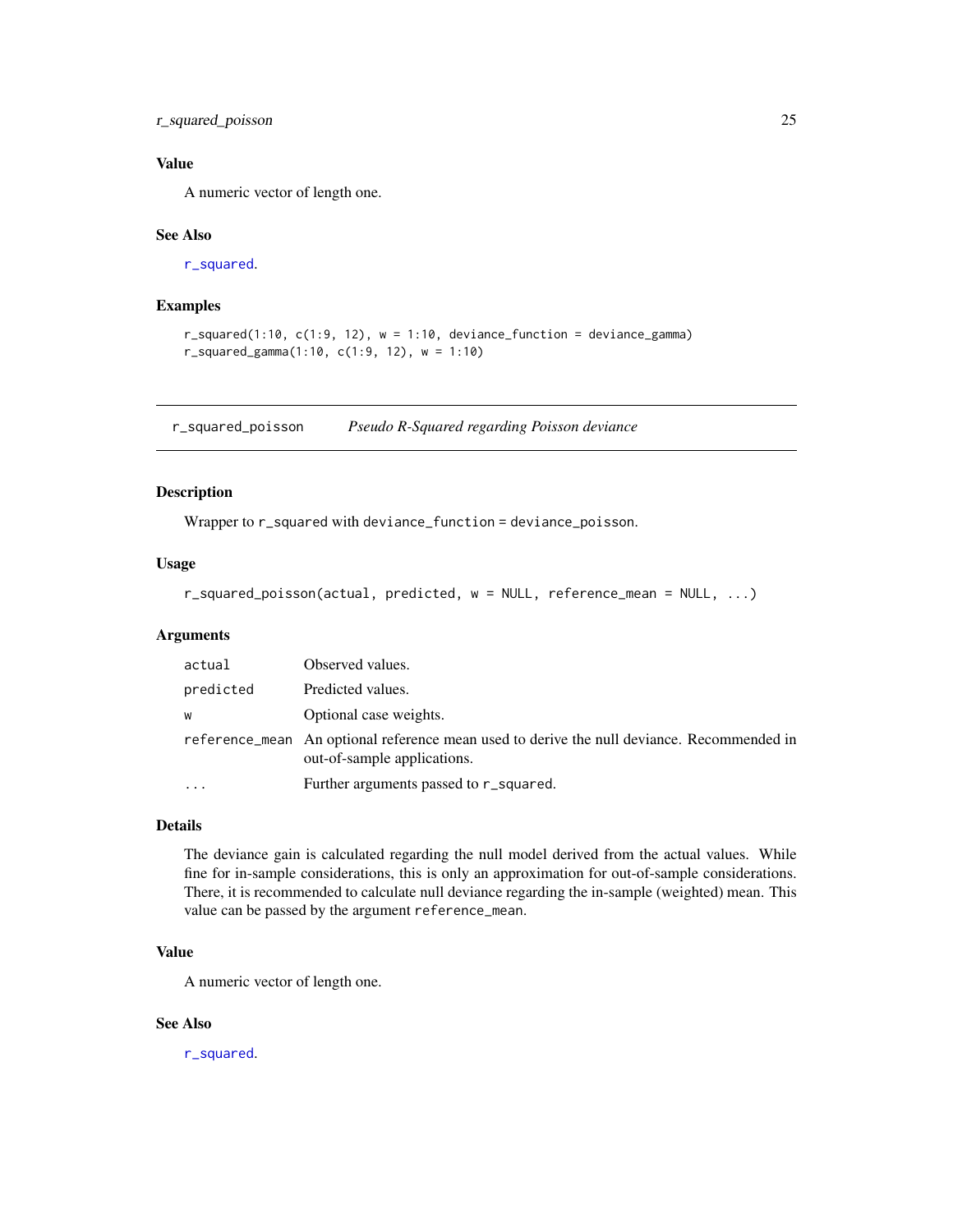# Examples

```
r_squared(0:2, c(0.1, 1, 2), w = rep(1, 3),
         deviance_function = deviance_poisson)
r_squared_poisson(0:2, c(0.1, 1, 2), w = rep(1, 3))
```
# weighted\_cor *Weighted Pearson Correlation*

# Description

Calculates weighted Pearson correlation coefficient between observed and predicted values by the help of stats::cov.wt.

# Usage

```
weighted_cor(actual, predicted, w = NULL, na.rm = FALSE, ...)
```
# Arguments

| actual    | Observed values.                                                                |
|-----------|---------------------------------------------------------------------------------|
| predicted | Predicted values.                                                               |
| W         | Optional case weights.                                                          |
| na.rm     | Should missing values in observed or predicted be removed? Default is<br>FALSE. |
| $\ddotsc$ | Further arguments passed to stats::cov.wt.                                      |

#### Value

A length-one numeric vector.

#### See Also

[weighted\\_mean](#page-26-1).

### Examples

```
weighted_cor(1:10, c(1, 1:9))
weighted_cor(1:10, c(1, 1:9), w = 1:10)
```
<span id="page-25-0"></span>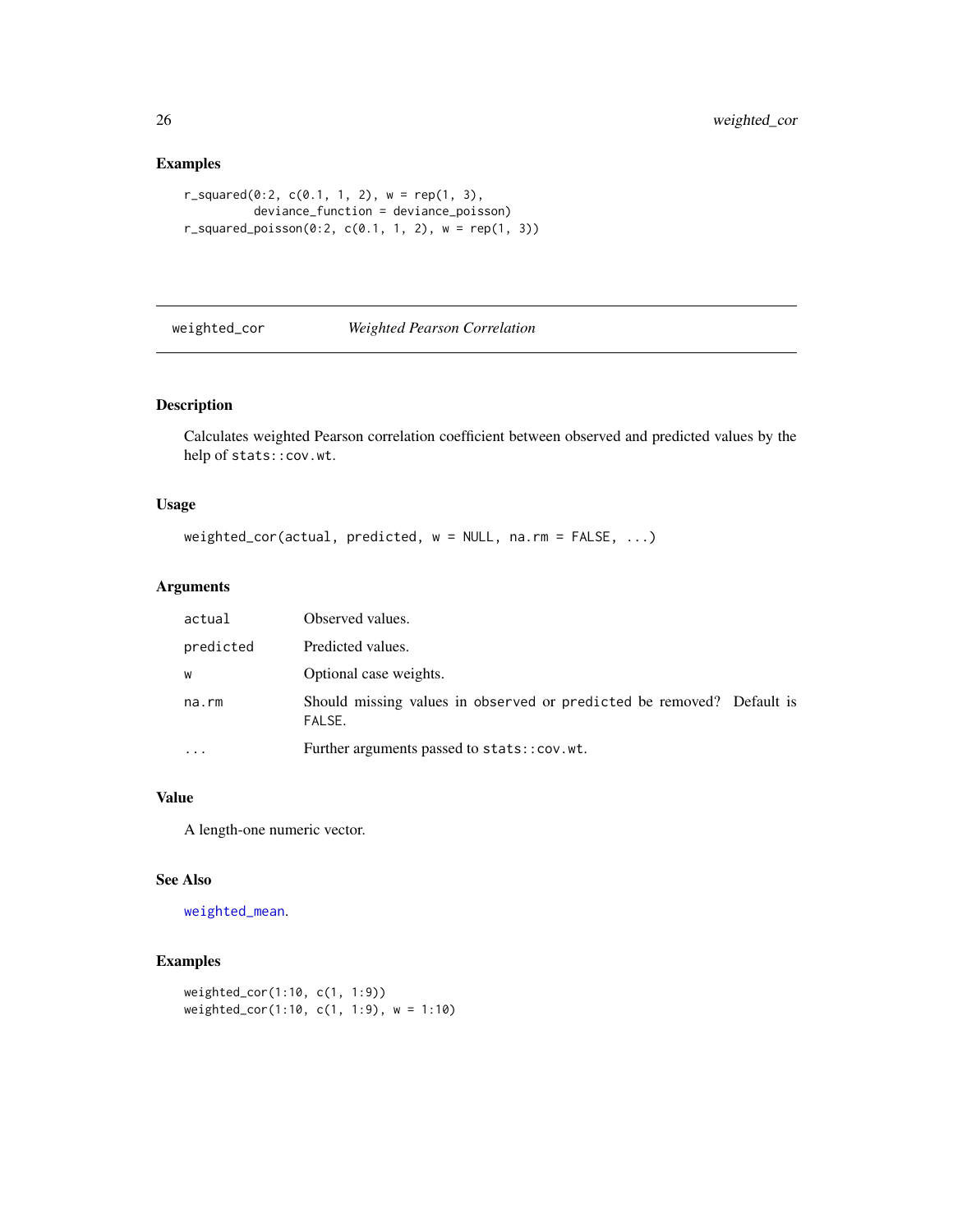<span id="page-26-1"></span><span id="page-26-0"></span>weighted\_mean *Weighted Mean*

#### Description

Returns weighted mean of a numeric vector. In contrast to stats::weighted.mean, w does not need to be specified.

#### Usage

weighted\_mean(x,  $w = NULL, ...$ )

#### Arguments

| x                       | Numeric vector.                                    |
|-------------------------|----------------------------------------------------|
| W                       | Optional non-negative, non-missing case weights.   |
| $\cdot$ $\cdot$ $\cdot$ | Further arguments passed to mean or weighted.mean. |

# Value

A length-one numeric vector.

# See Also

[weighted\\_quantile](#page-27-1).

# Examples

```
weighted_mean(1:10)
weighted_mean(1:10, w = NULL)
weighted_mean(1:10, w = 1:10)
```
<span id="page-26-2"></span>weighted\_median *Weighted Median*

# Description

Calculates weighted median. For odd sample sizes consistent with unweighted quantiles.

#### Usage

```
weighted_median(x, w = NULL, ...)
```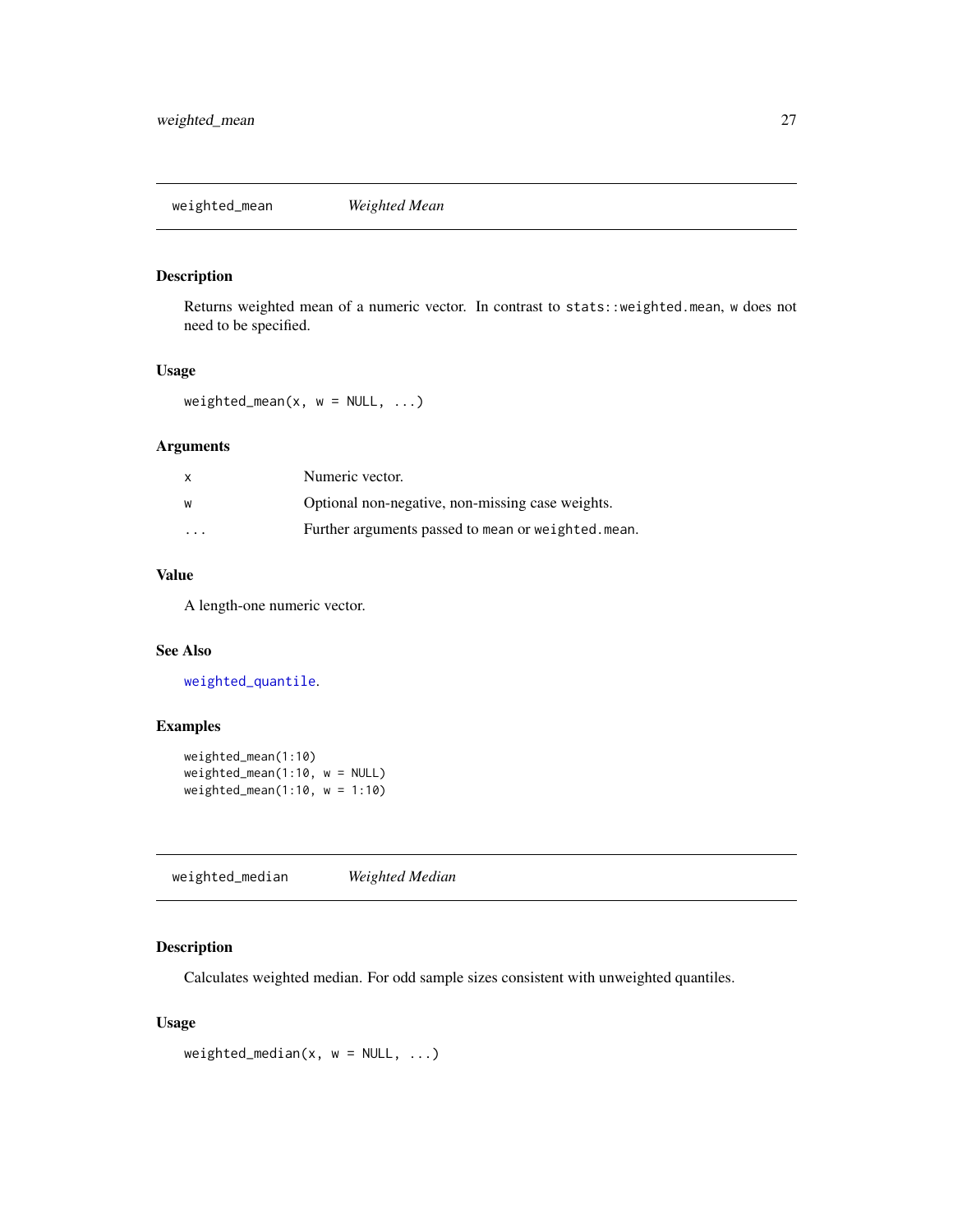#### <span id="page-27-0"></span>Arguments

|          | Numeric vector.                                |
|----------|------------------------------------------------|
| W        | Optional non-negative case weights.            |
| $\cdots$ | Further arguments passed to weighted_quantile. |

# See Also

[weighted\\_quantile](#page-27-1).

# Examples

```
n < -21x \leftarrow \text{seq\_len}(n)quantile(x, probs = 0.5)
weighted_median(x, w = rep(1, n))weighted_median(x, w = x)
quantile(rep(x, x), probs = 0.5)
```
<span id="page-27-1"></span>weighted\_quantile *Weighted Quantiles*

# Description

Calculates weighted quantiles based on the generalized inverse of the weighted ECDF. If no weights are passed, uses stats::quantile.

# Usage

```
weighted_quantile(
  x,
  w = NULL,probs = seq(0, 1, 0.25),
  na.rm = TRUE,names = TRUE,
  ...
\mathcal{L}
```
# Arguments

| X                       | Numeric vector.                                                                                         |
|-------------------------|---------------------------------------------------------------------------------------------------------|
| W                       | Optional non-negative case weights.                                                                     |
| probs                   | Vector of probabilities.                                                                                |
| na.rm                   | Ignore missing data?                                                                                    |
| names                   | Return names?                                                                                           |
| $\cdot$ $\cdot$ $\cdot$ | Further arguments passed to stats: : quantile in the unweighted case. Not<br>used in the weighted case. |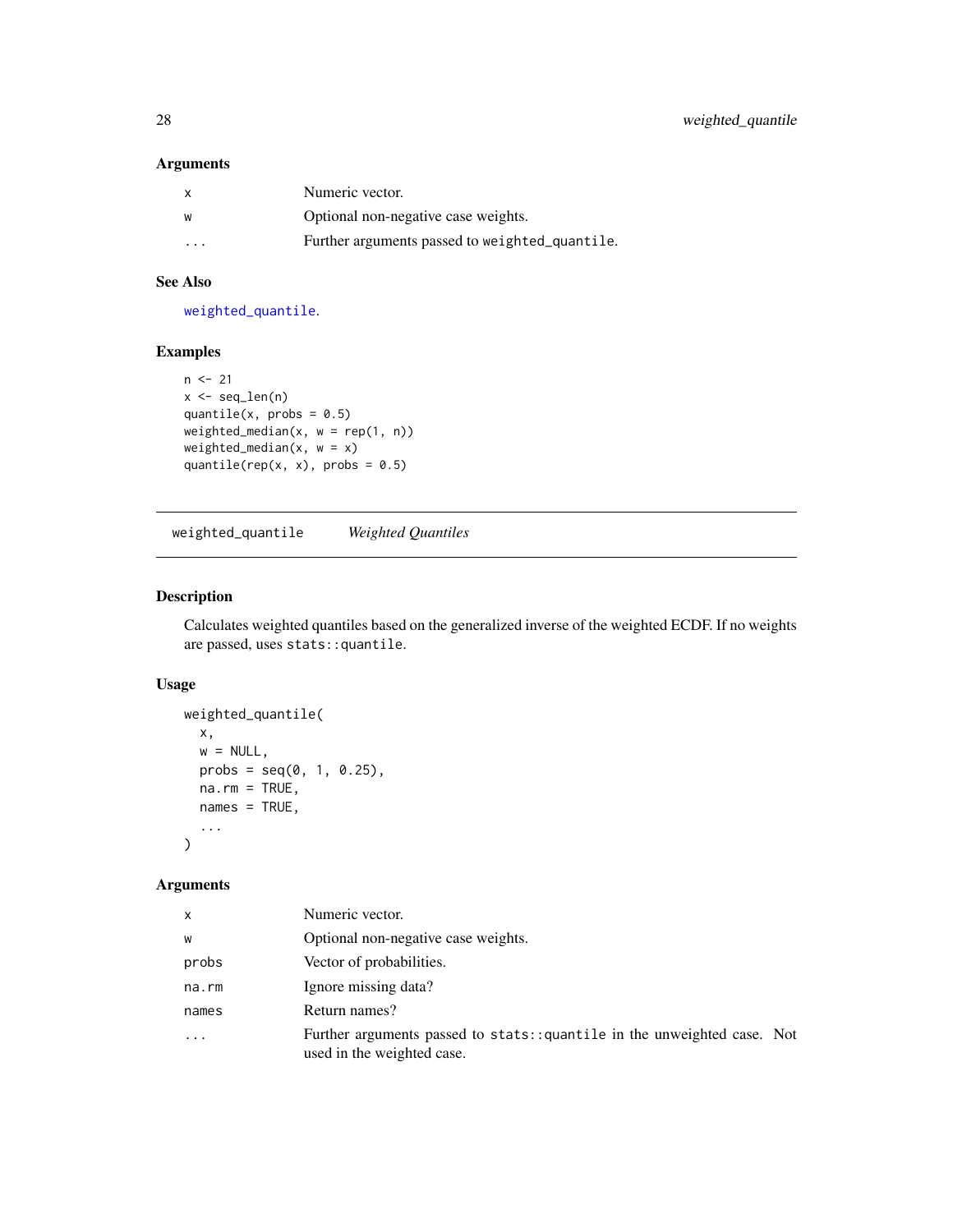# <span id="page-28-0"></span>weighted\_var 29

# See Also

[weighted\\_median](#page-26-2).

#### Examples

```
n < -10x \leftarrow \text{seq\_len}(n)quantile(x)
weighted_quantile(x)
weighted_quantile(x, w = rep(1, n))
quantile(x, type = 1)
weighted_quantile(x, w = x) # same as Hmisc::wtd.quantile
weighted_quantile(x, w = x, names = FALSE)
weighted_quantile(x, w = x, probs = 0.5, names = FALSE)
# Example with integer weights
x <- c(1, 1:11, 11, 11)
w \leftarrow \text{seq\_along}(x)weighted_quantile(x, w)
quantile(rep(x, w)) # same
```
weighted\_var *Weighted Variance*

# Description

Calculates weighted variance, see stats::cov.wt or [https://en.wikipedia.org/wiki/Sample\\_](https://en.wikipedia.org/wiki/Sample_mean_and_covariance#Weighted_samples) [mean\\_and\\_covariance#Weighted\\_samples](https://en.wikipedia.org/wiki/Sample_mean_and_covariance#Weighted_samples) for details.

# Usage

weighted\_var(x,  $w = NULL$ , method = c("unbiased", "ML"), na.rm = FALSE, ...)

#### Arguments

| $\mathsf{x}$ | Numeric vector.                                                                                                                      |
|--------------|--------------------------------------------------------------------------------------------------------------------------------------|
| W            | Optional non-negative, non-missing case weights.                                                                                     |
| method       | Specifies how the result is scaled. If "unbiased", the denomiator is reduced by<br>-1, unlike "ML". See stats:: cov. wt for details. |
| na.rm        | Should missing values in x be removed? Default is FALSE.                                                                             |
| .            | Further arguments passed to stats::cov.wt.                                                                                           |

#### Value

A length-one numeric vector.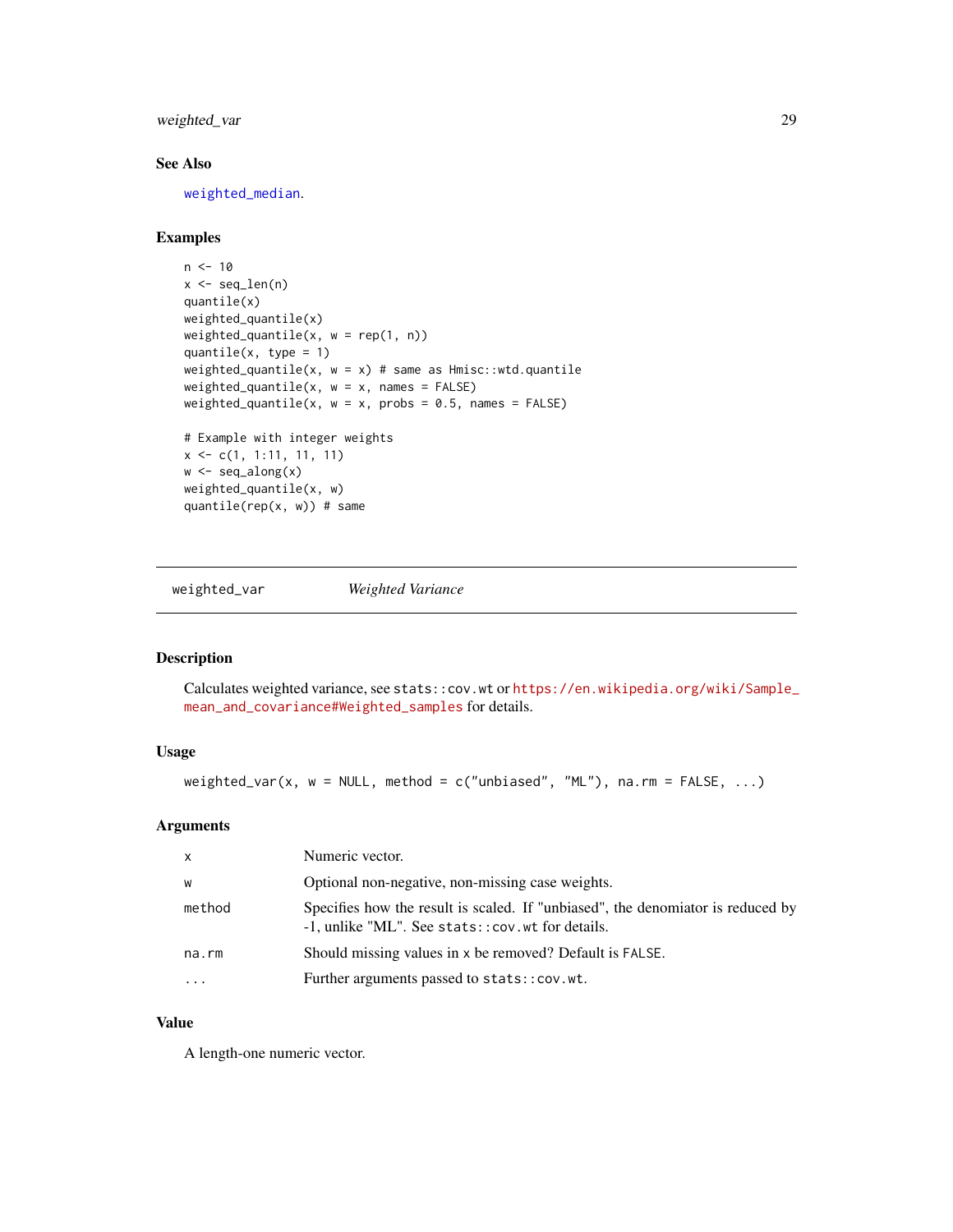<span id="page-29-0"></span>30 weighted\_var

# See Also

[weighted\\_mean](#page-26-1).

# Examples

weighted\_var(1:10)  $weighted\_var(1:10, w = NULL)$ weighted\_var(1:10, w = rep(1, 10)) weighted\_var(1:10, w = 1:10) weighted\_var(1:10,  $w = 1:10$ , method = "ML")